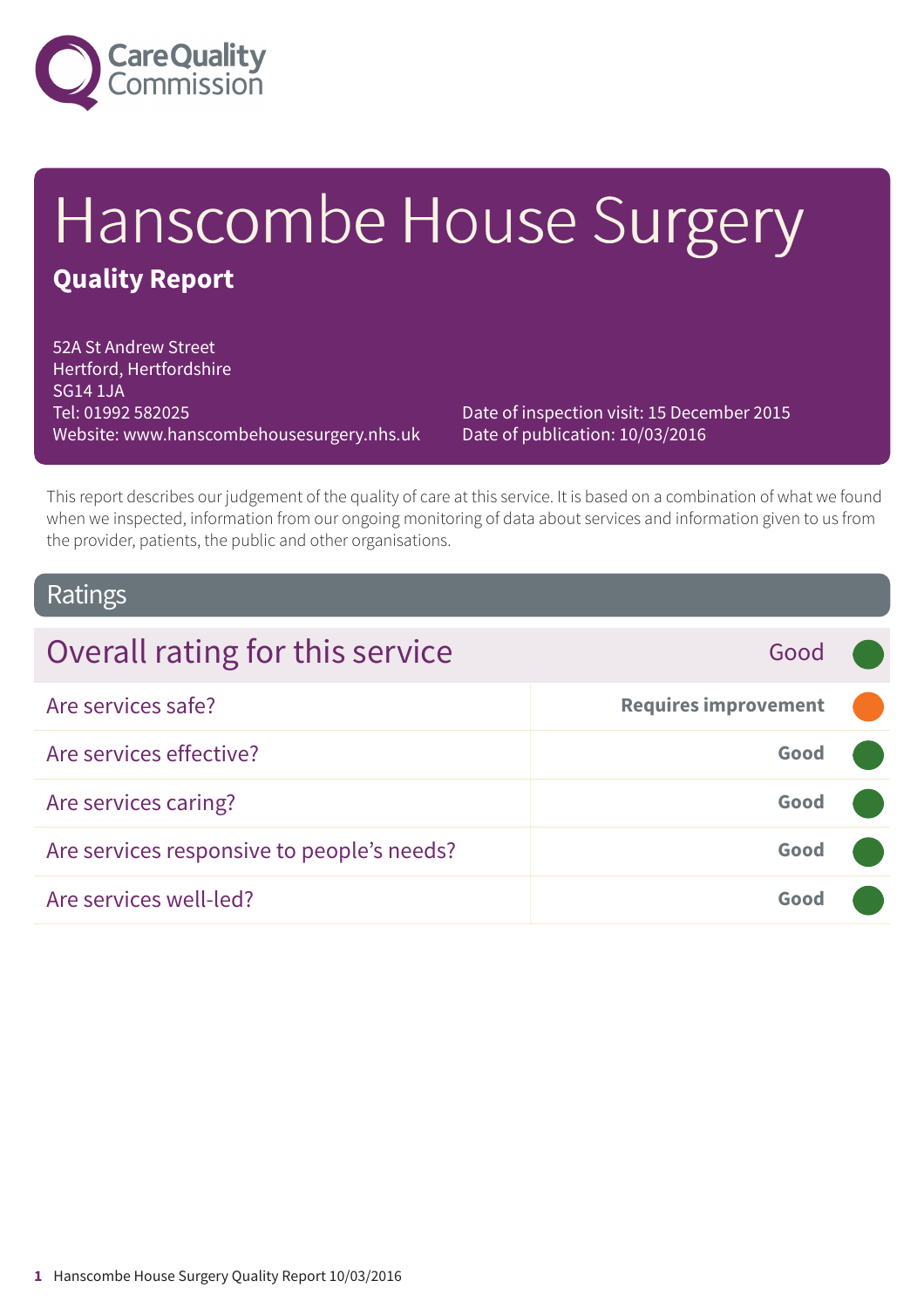# Summary of findings

### **Contents**

| Summary of this inspection                  | Page<br>$\overline{2}$<br>3<br>5<br>8<br>8 |
|---------------------------------------------|--------------------------------------------|
| Overall summary                             |                                            |
| The five questions we ask and what we found |                                            |
| The six population groups and what we found |                                            |
| What people who use the service say         |                                            |
| Areas for improvement                       |                                            |
| Detailed findings from this inspection      |                                            |
| Our inspection team                         | 9                                          |
| Background to Hanscombe House Surgery       | 9                                          |
| Why we carried out this inspection          | 9                                          |
| How we carried out this inspection          | 9                                          |
| Detailed findings                           | 11                                         |
| Action we have told the provider to take    | 22                                         |

### Overall summary

### **Letter from the Chief Inspector of General Practice**

We carried out an announced comprehensive inspection at Hanscombe House Surgery on 15 December 2015. Overall the practice is rated as good.

Our key findings across all the areas we inspected were as follows:

- There was an effective system in place for reporting and recording significant events.
- Staff had the skills, knowledge and experience to deliver effective care and treatment.
- Patients said they were treated with compassion, dignity and respect and they were involved in their care and decisions about their treatment.
- Information about services and how to complain was available and easy to understand.
- Patients said they found it easy to make an appointment with a named GP and that there was continuity of care, with urgent appointments available the same day.
- The practice had good facilities and was well equipped to treat patients and meet their needs.
- There was a clear leadership structure and staff felt supported by management. The practice proactively sought feedback from staff and patients, which it acted on.
- The practice was aware of and complied with the requirements of the Duty of Candour.

The areas where the provider must make improvements are:

- Risk assess a member of the non-clinical practice team and determine whether or not a Disclosure and Barring check is required.
- Develop an effective system to assess and manage risks to patients receiving high risk medicines.

Professor Steve Field (CBE FRCP FFPH FRCGP)

Chief Inspector of General Practice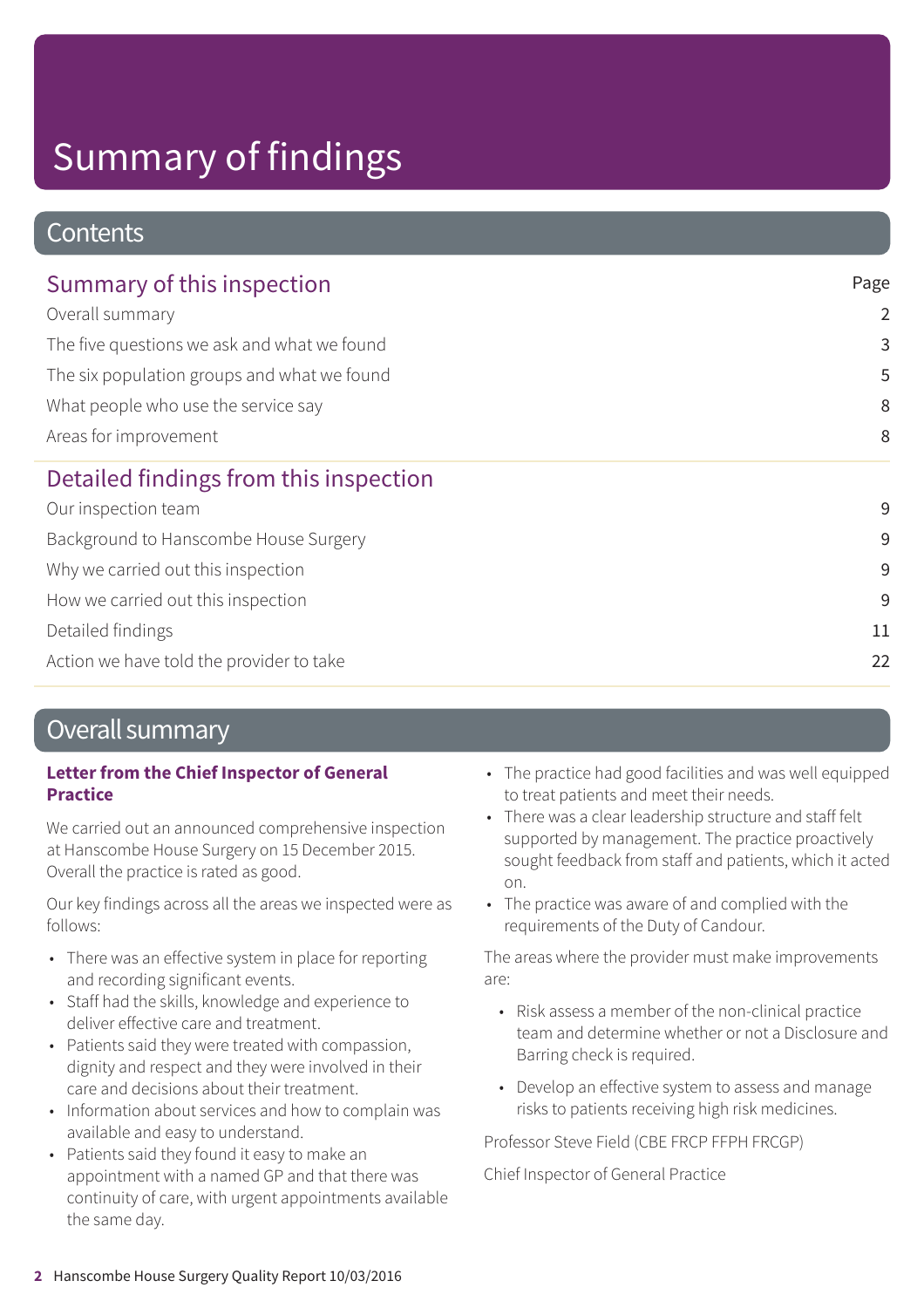### The five questions we ask and what we found

We always ask the following five questions of services.

#### **Are services safe?**

The practice is rated as requires improvement for providing safe services. The practice did not have an effective system in place to assess and manage risks to patients receiving high risk medicines. The practice had not risk assessed a member of the non-clinical practice team to determine whether or not a DBS check was required. Safety alerts and updates were recorded and circulated and there was an effective system in place for reporting and recording significant events. Lessons were shared to make sure action was taken to improve safety in the practice. When there were unintended or unexpected safety incidents, people received reasonable support, a verbal and written apology and were told about any actions to improve processes to prevent the same thing happening again. Arrangements were in place for the practice to respond to emergencies. The practice had clearly defined and embedded systems, processes and practices in place to keep people safe and safeguarded from abuse.

#### **Are services effective?**

The practice is rated as good for providing effective services. Data showed patient outcomes were at or above average for the locality. Staff assessed needs and delivered care in line with current evidence based guidance. Clinical audits demonstrated quality improvement. Staff had the skills, knowledge and experience to deliver effective care and treatment. There was evidence of appraisals and personal development plans for all staff. The practice was proactive in ensuring staff learning needs were met. Staff worked with multidisciplinary teams to understand and meet the range and complexity of people's needs

#### **Are services caring?**

The practice is rated as good for providing caring services. The national GP patient survey results published in July 2015 ranked the practice above average compared to local and national averages for several aspects of care. Patients said they were treated with compassion, dignity and respect and they were involved in decisions about their care and treatment. Information for patients about the services available was easy to understand and accessible. We also saw that staff treated patients with kindness and respect, and maintained confidentiality.

#### **Are services responsive to people's needs?**

The practice is rated as good for providing responsive services. It reviewed the needs of its local population and engaged with the





**Good –––**

**Good –––**

**Good –––**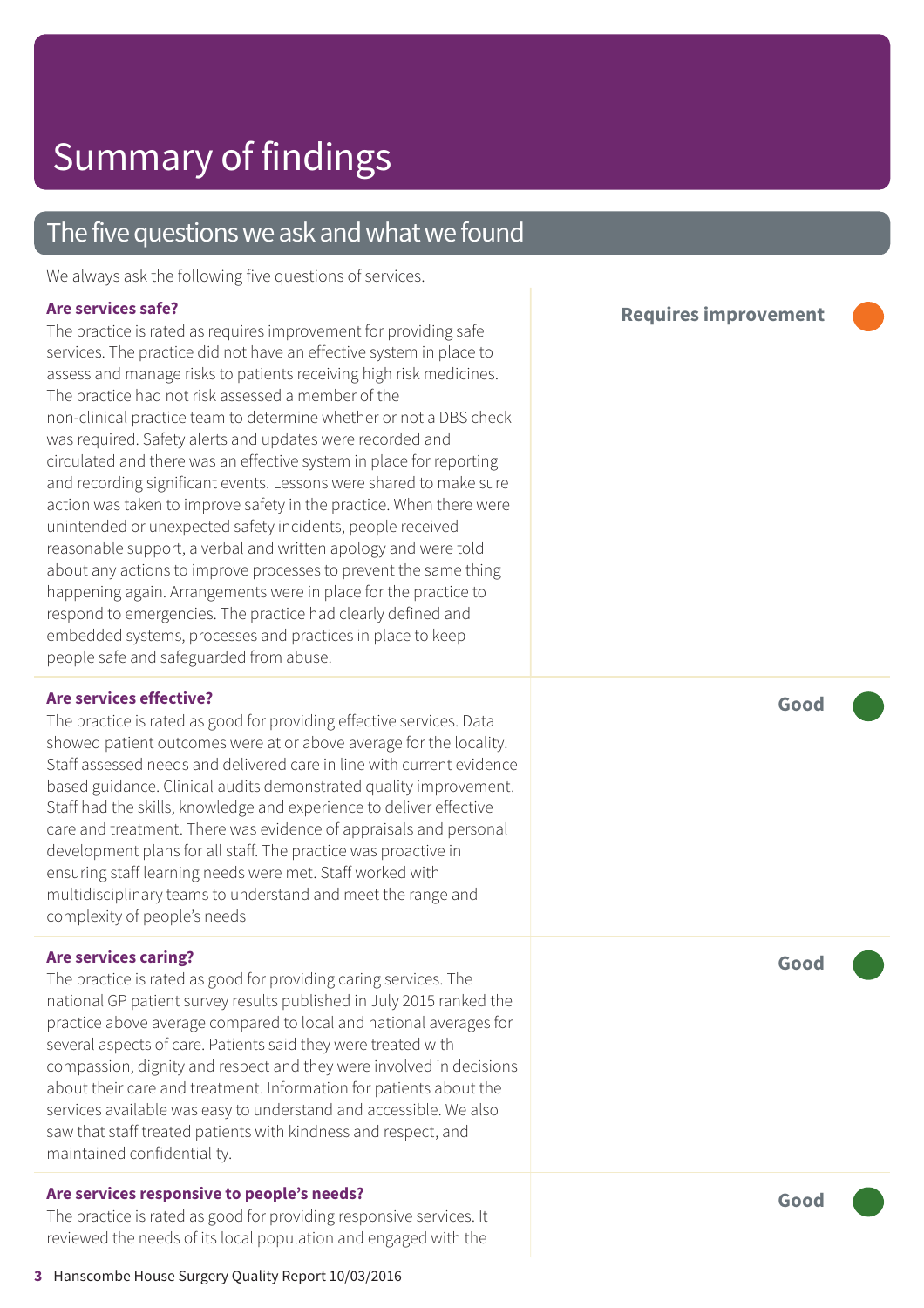## Summary of findings

NHS England Area Team and Clinical Commissioning Group (CCG) to secure improvements to services where these were identified. For example, the practice had signed up to the CCG led winter resilience scheme and provided extra appointments, both in hours and out of hours. This service had given patients the opportunity to attend the practice for emergencies rather than travel to the local accident and emergency unit. The practice implemented suggestions for improvements and made changes to the way it delivered services as a consequence of feedback from patients and from the patient participation group. For example, the practice had renovated their waiting room, provided an information screen and newsletter, improved their website and held local health promotion events. Patients said they found it easy to make an appointment with a named GP and that there was continuity of care, with urgent appointments available on the same day. The practice had good facilities and was well equipped to treat patients and meet their needs. Information about how to complain was available and easy to understand and evidence showed that the practice responded quickly to issues raised. Learning from complaints was shared with staff and other stakeholders.

#### **Are services well-led?**

The practice is rated as good for being well-led. There was a clear leadership structure and staff felt supported by management. The practice had a number of policies and procedures to govern activity and held regular governance meetings. Staff were clear about their responsibilities. Although the practice had a mission statement, some staff were not aware of it. There was an overarching governance framework which supported the delivery of good quality care. The practice was aware of and complied with the requirements of the Duty of Candour. The partners encouraged a culture of openness and honesty. The practice had systems in place for knowing about notifiable safety incidents. The practice proactively sought feedback from staff and patients, which it acted on. The patient participation group was active and we saw many positive examples to demonstrate how patients' choices and preferences were valued and acted on. There was a strong focus on continuous learning and improvement at all levels. One of the GP partners participated in research projects as a member of the National Institute for Health Research. This is a Department of Health funded organisation in place to improve the health and wealth of the nation through research.

**Good –––**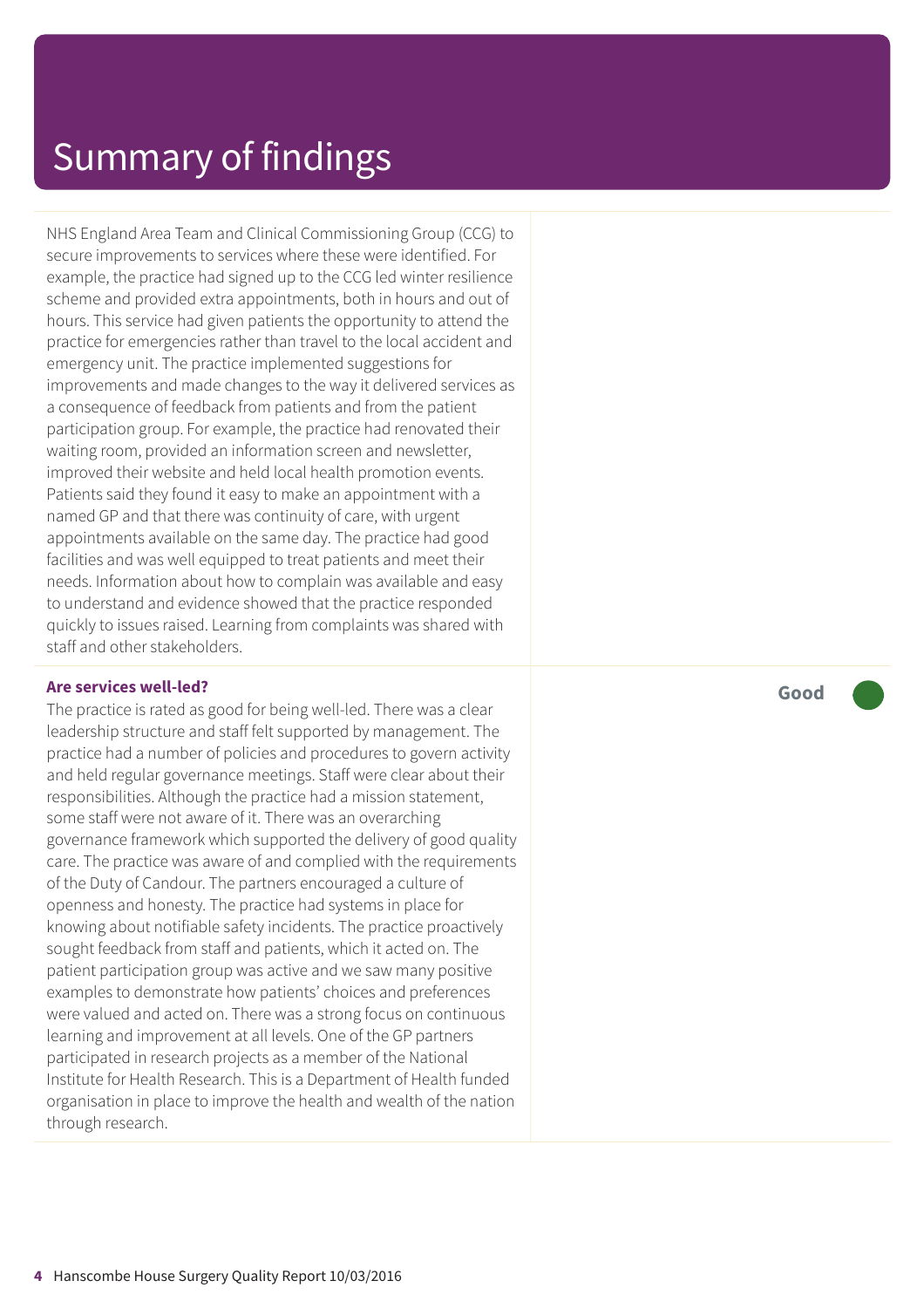### The six population groups and what we found

We always inspect the quality of care for these six population groups.

#### **Older people**

The practice is rated as good for the care of older people. The practice offered proactive, personalised care to meet the needs of the older people in its population, this included enhanced services for dementia and end of life care. Weekly visits to a local nursing home were carried out by GPs and treatment provided for minor ailments. The practice also provided emergency visits to the home. The practice was responsive to the needs of older people, and offered home visits and urgent appointments as and when needed. The practice had completed 364 health checks for patients aged over 75 since October 2014, which was nearly 50% for this population group. Flu vaccination rates for patients aged over 65 were higher than the national average.

#### **People with long term conditions**

The practice is rated as good for the care of people with long-term conditions. Nursing staff had lead roles in chronic disease management and patients at risk of hospital admission were identified as a priority. Performance for diabetes related indicators was comparable with the local Clinical Commissioning Group (CCG) and national averages. The practice nurse held an annual meeting with the local specialist in diabetes to review the practice caseload. Longer appointments and home visits were available when needed. The practice had an appointment recall system in place and worked closely with the local out of hours service. All patients with a long-term condition had a named GP and for those people with the most complex needs, the named GP worked with relevant health and care professionals to deliver a multidisciplinary package of care.

#### **Families, children and young people**

The practice is rated as good for the care of families, children and young people. There were systems in place to identify and follow up children living in disadvantaged circumstances and who were at risk, for example, children and young people who had a high number of A&E attendances. Immunisation rates were relatively high for all standard childhood immunisations. The practice's uptake for the cervical screening programme was 82% which was in line with the national average of 82%. Appointments were available outside of school hours and the premises were suitable for children and babies. The practice offered a range of family planning services and the GPs also provided ante-natal and post-natal care. The midwife

**Good –––**

**Good –––**

**Good –––**

**5** Hanscombe House Surgery Quality Report 10/03/2016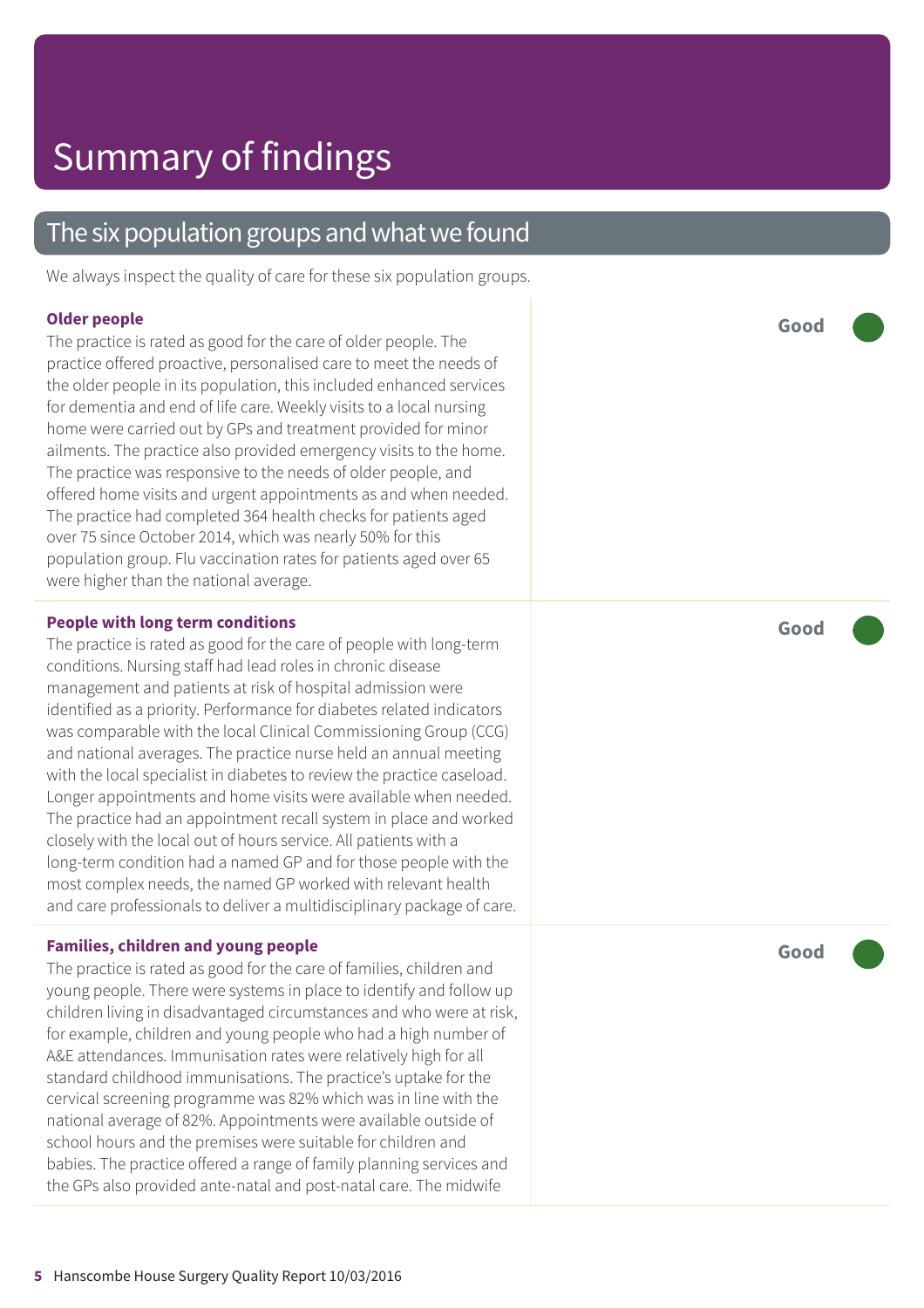# Summar y of findings

from the local NHS trust held regular clinics at the practice. The practic e worked closely with the local hospital t o promot e weekly baby clinics held for patients at the local hospital for child development checks and immunisations.

#### **Working ag e people (including those recently r etired and students)**

The practice is rated as good for the care of working-age people (including those recently retired and students). The needs of the working ag e population, those recently r etired and students had been identified and the practic e had adjusted the services it offered t o ensur e these wer e ac cessible, flexible and offered continuity of care. It provided a health check t o all ne w patients and carried out routine NHS health checks for patients aged 40-74 years. The practice was proactive in offering online services such as appointment booking and repeat prescriptions services, as well as a full rang e of health promotion and screening that reflects the needs for this ag e group. It offered an appointment reminder text messaging servic e and appointment times wer e offered on two Saturdays each month between 8am and 11.30am.

#### **People whose circumstances may mak e them vulnerable**

The practice is rated as good for the care of people whose circumstances may mak e them vulnerable. The practic e held a register of patients living in vulnerable circumstances including those with a learning disability. It offered longer appointments and annual health checks for people with a learning disability. The practice held a register of carers, two staff members were nominated as carer champions and wer e pr oactive in offering health checks, flu vaccinations and information and advic e about local support groups and services. Interpreter services were available to patients whose first language was not English and a deaf interpreter service was also available. The practic e r egularly worked with multi-disciplinar y t eams in the case management of vulnerable people. It had told vulnerable patients about how to access various support groups and voluntar y or ganisations. Staff had received saf eguarding training and kne w how t o recognise signs of abuse in vulnerable adults and children. Staff wer e awar e of their responsibilities regarding information sharing, documentation of saf eguarding concerns and how t o contact rele vant agencies in normal working hour s and out of hours.

#### **People experiencing poor mental health (including people with dementia)**

The practice is rated as good for the care of people experiencing poor mental health (including people with dementia). 96% of people diagnosed with dementia had had their car e r eviewed in a **Good –––**

**Good –––**

**Good –––**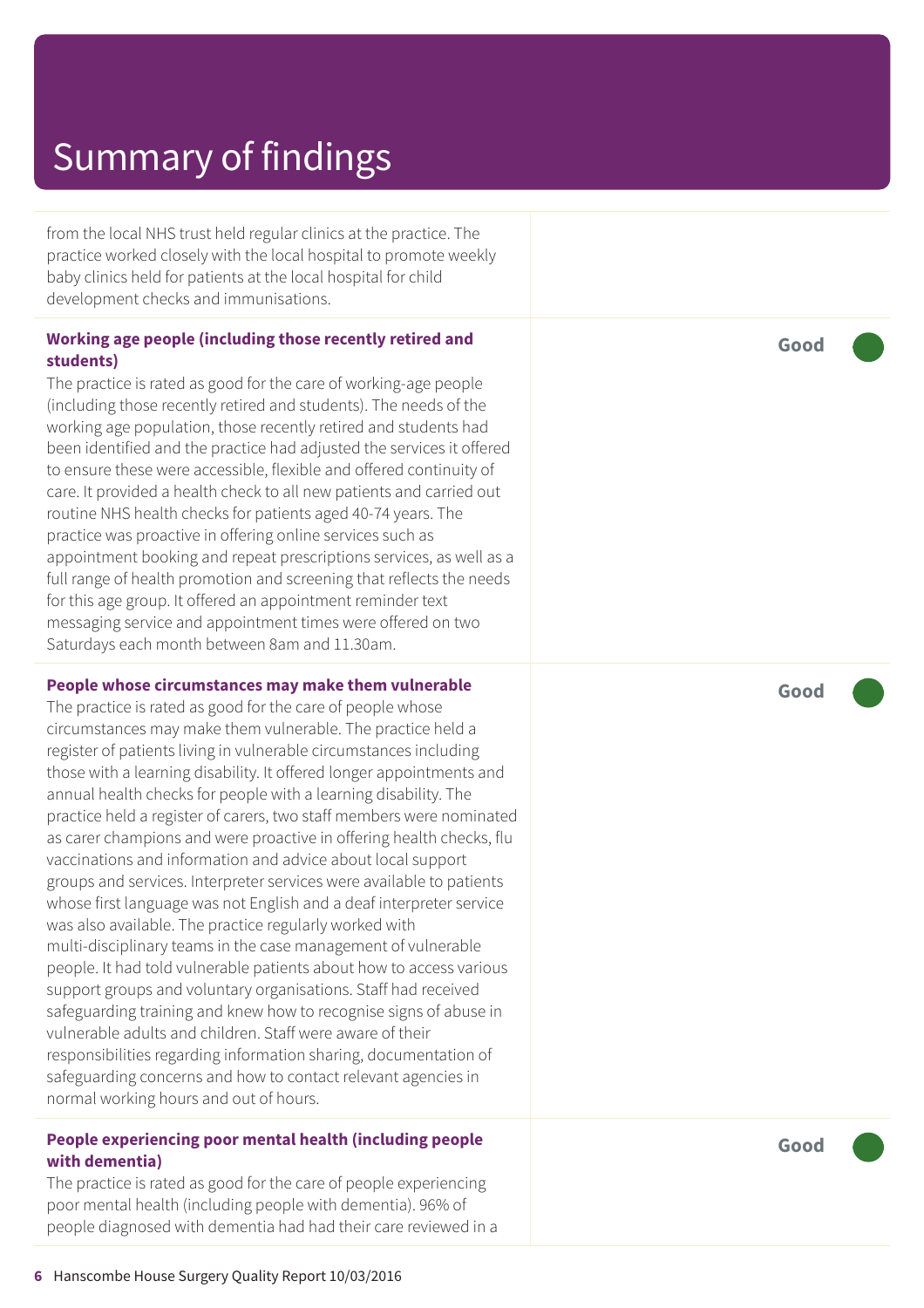## Summary of findings

face to face meeting in the last 12 months. Performance for mental health related indicators was better than the local and national average. The practice had a lead GP for patients experiencing poor mental health and offered regular reviews and same day contact. Patients were referred to a counselling service which offered up to six sessions per patient. The practice had told patients experiencing poor mental health about how to access various support groups and voluntary organisations. It had a system in place to follow up patients who had attended accident and emergency where they may have been experiencing poor mental health. Staff understood how to support people with mental health needs and dementia.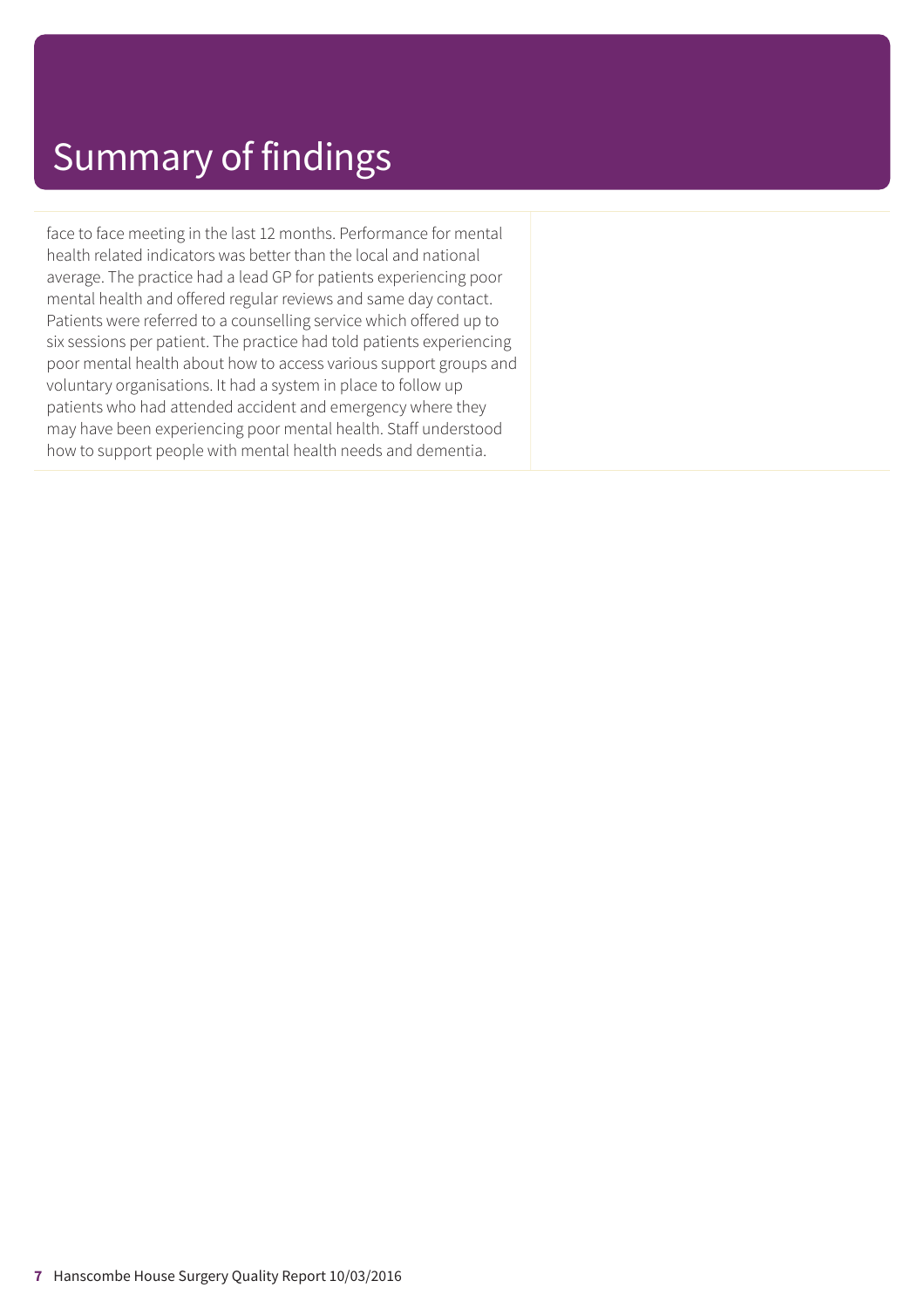### What people who use the service say

We looked at the national GP patient survey results published in July 2015. The results showed the practice was performing above local and national averages. 265 survey forms were distributed and 111 were returned, the completion rate was 42%.

- 97% found it easy to get through to the surgery by phone compared to a CCG average of 63% and a national average of 73%.
- 91% found the receptionists at the surgery helpful (CCG average 83%, national average 87%).
- 93% were able to get an appointment to see or speak to someone the last time they tried (CCG average 83%, national average 85%).
- 98% said the last appointment they got was convenient (CCG average 90%, national average 92%).
- 85% described their experience of making an appointment as good (CCG average 65%, national average 73%).

• 67% usually waited 15 minutes or less after their appointment time to be seen (CCG average 64%, national average 65%).

As part of our inspection we also asked for CQC comment cards to be completed by patients prior to our inspection. We received 32 comment cards which were all positive about the standard of care received. Patients said staff acted in a professional and courteous manner and described the services provided as excellent. A carer commented on how helpful, understanding and supportive staff had been and described how they were able to speak to doctors and staff as and when they needed to. Patients commented on how clean the practice was and how satisfied they were with the reception staff and quality of care provided by the doctors and nurses.

We spoke with four patients and three members of the patient participation group (PPG) during the inspection (a PPG is a group of patients registered with a practice who work with the practice to improve services and the quality of care). All seven people said that they were happy with the care they received and thought that staff were approachable, committed and caring.

### Areas forimprovement

#### **Action the service MUST take to improve**

Risk assess a member of the non-clinical practice team and determine whether or not a Disclosure and Barring check is required.

Develop an effective system to assess and manage risks to patients receiving high risk medicines.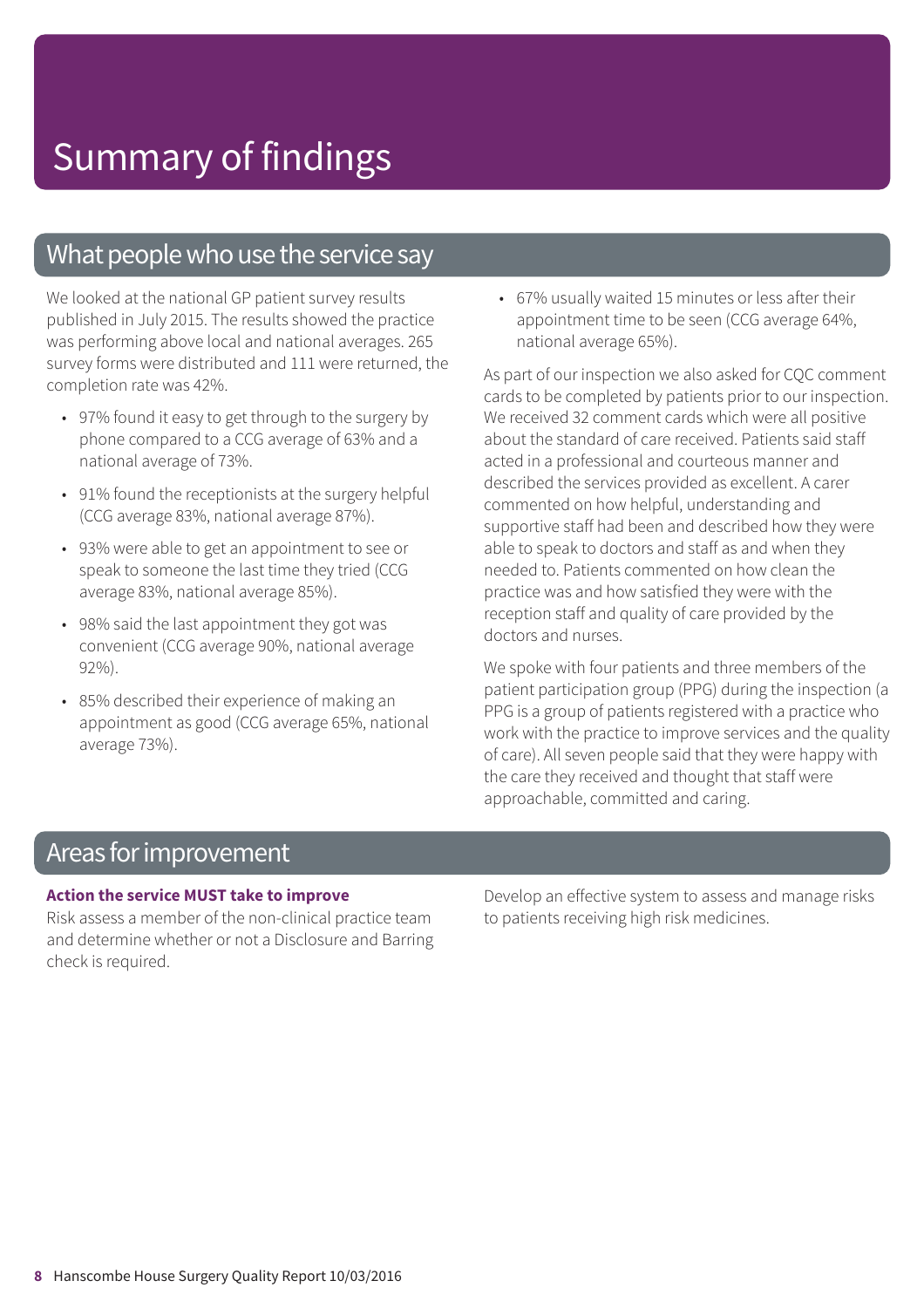

# Hanscombe House Surgery **Detailed findings**

### Our inspection team

### **Our inspection team was led by:**

Our inspection team was led by a CQC Lead Inspector. The team included a GP specialist advisor, a practice manager specialist advisor and an Expert by Experience.

## Background to Hanscombe House Surgery

Hanscombe House Surgery provides a range of primary medical services, including surgical procedures, from premises at 52A St Andrews Street, Hertford, Hertfordshire, SG14 1JA. The practice has approximately 9727 patients and provides services under a general medical services contract. The clinical team consists of five GPs, all five GPs are partners. GP hours amount to 4.6 whole time equivalent (WTE), one WTE is nine clinical sessions per week for each GP. Three GPs are male and two GPs are female. There are four practice nurses and one healthcare assistant.

The practice serves a below average population of those aged from 15 to 34 years. There is a higher than average population of those aged between 35 to 59 years. The population is just over 96% White British (2011 Census data). The area served is less deprived compared to England as a whole.

The practice is open to patients between 8.30am and 6pm Monday to Friday. Appointments with a GP are available from 8.30am to 11.30am and from 2pm to 6pm Monday to Friday. Weekend appointments are offered from 8am to 11.30am on two Saturdays a month. Emergency appointments are available daily with the duty doctor or nurse practitioner. A telephone consultation is also

available for those who need urgent advice. Home visits are available to those patients who are unable to attend the surgery and the practice is also able to offer home visits via the Acute In Hours Visiting Service. This is a team of doctors who work across East and North Hertfordshire to visit patients at home to provide appropriate treatment and help reduce attendance at hospital. The out of hours service is provided by Hertfordshire Urgent Care via the NHS 111 service.

The practice had failed to make us aware of their current partnership arrangements, as required under the CQC (Registration) Regulations 2009. The practice is in the process of taking steps to ensure their registration with us is accurate.

### Why we carried out this inspection

We inspected this service as part of our new comprehensive inspection programme.

We carried out a comprehensive inspection of this service under Section 60 of the Health and Social Care Act 2008 as part of our regulatory functions. The inspection was planned to check whether the provider is meeting the legal requirements and regulations associated with the Health and Social Care Act 2008, to look at the overall quality of the service, and to provide a rating for the service under the Care Act 2014.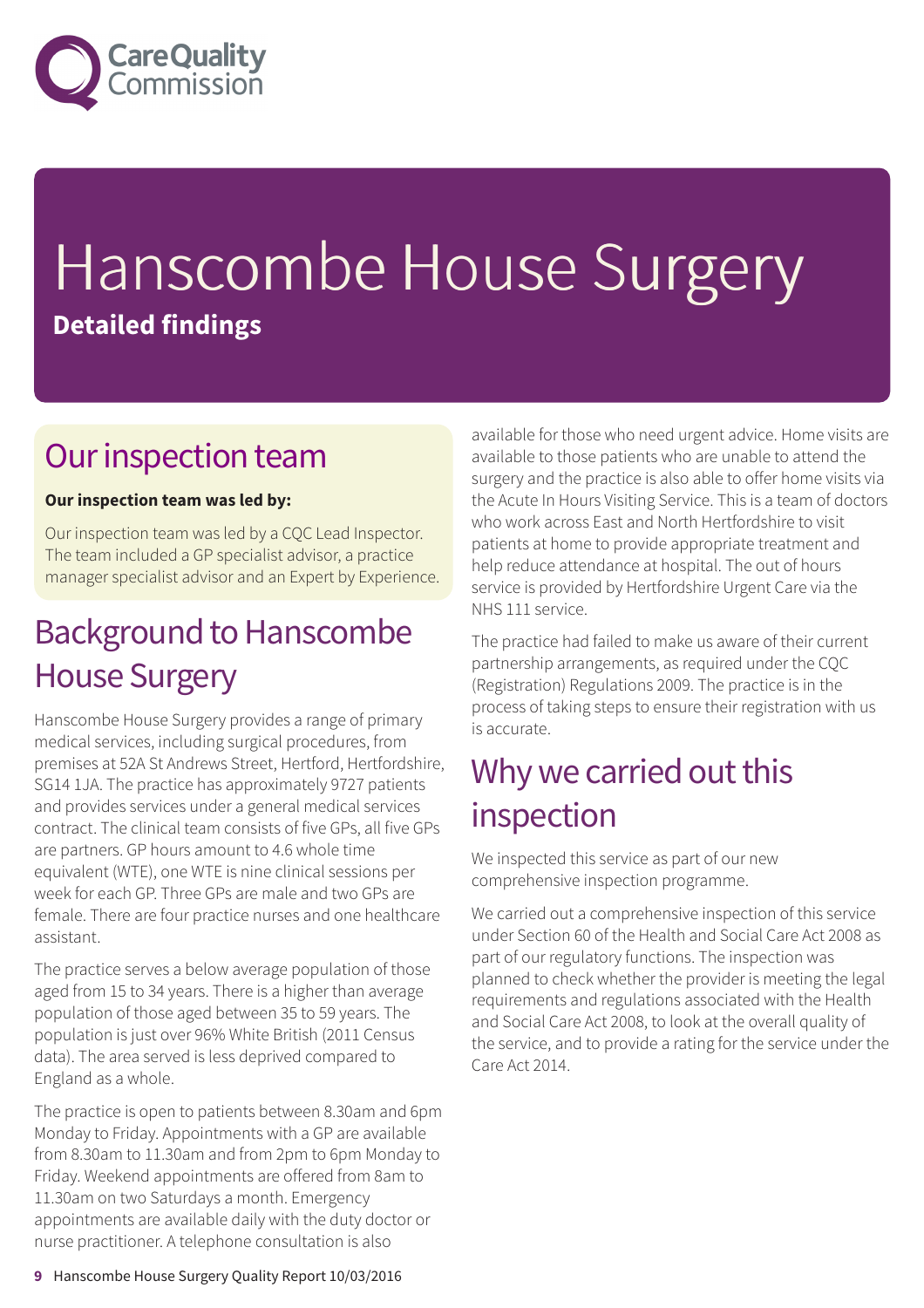# Detailed findings

### How we carried out this inspection

Before inspecting, we reviewed a range of information that we hold about the practice and asked other organisations to share what they knew. We carried out an announced inspection on 15 December 2015. During our inspection we:

Spoke with three GPs, one practice nurse, one healthcare assistant, the practice manager, the reception manager, a secretary and one receptionist. Spoke with four patients, three members of the PPG and observed how staff interacted with patients. Reviewed the PPG improvement plan and annual report. Reviewed 32 comment cards where patients and members of the public shared their views and experiences of the service.

To get to the heart of patients' experiences of care and treatment, we always ask the following five questions:

- Is it safe?
- Is it effective?
- Is it caring?
- Is it responsive to people's needs?
- Is it well-led?

We also looked at how well services are provided for specific groups of people and what good care looks like for them. The population groups are:

- Older people
- People with long-term conditions
- Families, children and young people
- Working age people (including those recently retired and students)
- People whose circumstances may make them vulnerable
- People experiencing poor mental health (including people with dementia)

Please note that when referring to information throughout this report, for example any reference to the Quality and Outcomes Framework data, this relates to the most recent information available to the CQC at that time.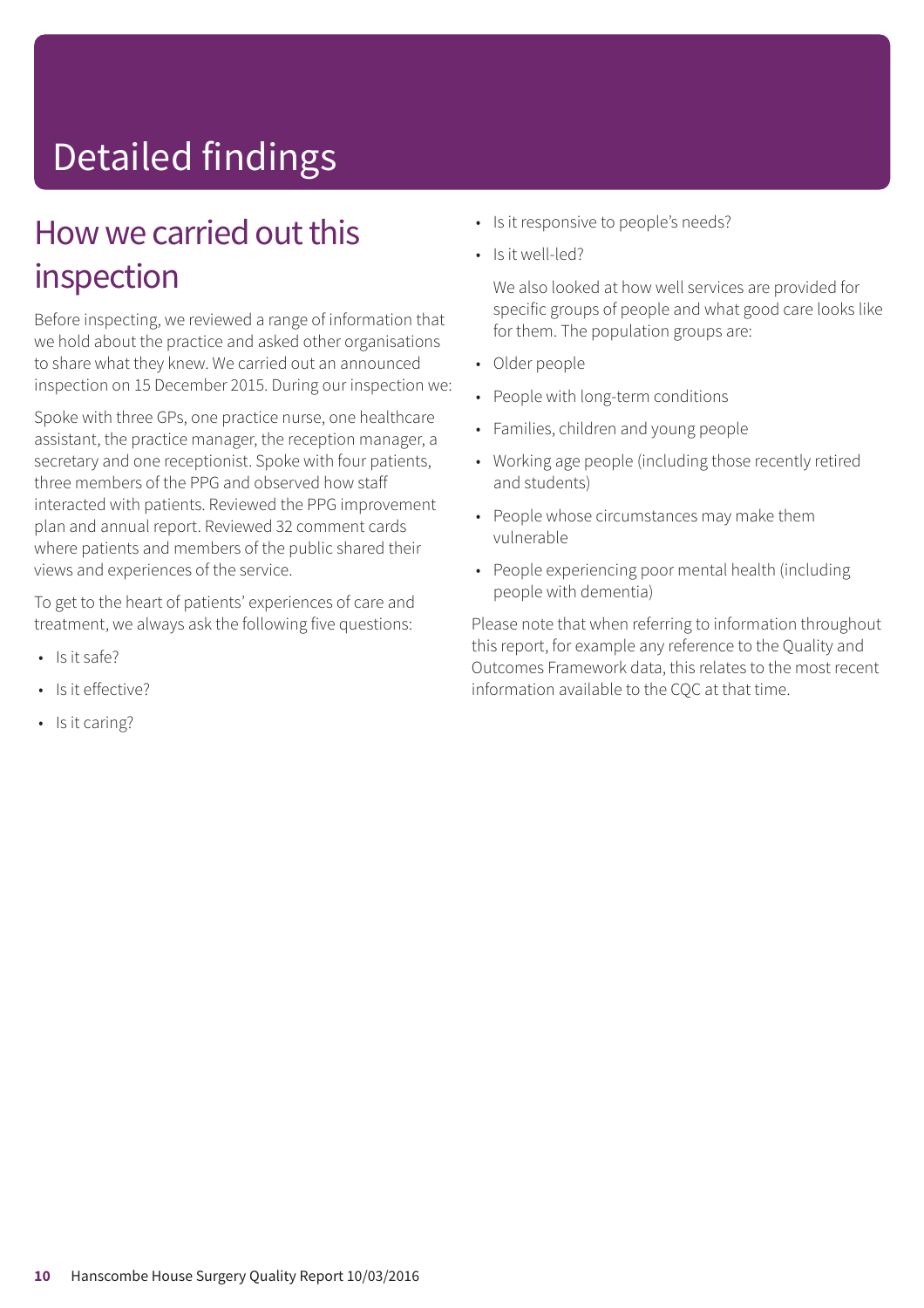# Are services safe?

# **Our findings**

### **Safe track record and learning**

There was an effective system in place for reporting and recording significant events. Staff told us they would inform the practice manager of any incidents and there was also a recording form available on the practice's computer system. Senior staff understood their roles in discussing, analysing and learning from incidents and events. The practice carried out a thorough analysis of their significant events. Staff would complete a significant event record form. The form would be discussed at a partner meeting, which took place weekly, and information and learning would be shared and discussed at practice nurse, administration and reception team meetings.

We reviewed safety records, incident reports and minutes of meetings where these were discussed. Lessons were shared to make sure action was taken to improve safety in the practice. For example following an incident, the practice had reviewed the system used by GPs to dictate patient referral letters so these were received by the receptionists and processed in a timely way.

Safety alerts and updates were recorded and distributed to the relevant staff by the practice manager. When there were unintended or unexpected safety incidents, people received reasonable support, a verbal and written apology and were told about any actions to improve processes to prevent the same thing happening again. For example the practice offered a timely apology and held a clinical meeting to analyse why incorrect information was given to a patient about their test results.

### **Overview of safety systems and processes**

The practice had clearly defined and embedded systems, processes and practices in place to keep people safe and safeguarded from abuse, which included:

• Arrangements were in place to safeguard children and vulnerable adults from abuse that reflected relevant legislation and local requirements and policies were accessible to all staff. The policies clearly outlined who to contact for further guidance if staff had concerns about a patient's welfare. There was a lead member of staff for safeguarding. The GPs attended safeguarding meetings when possible and always provided reports

where necessary for other agencies. Staff demonstrated they understood their responsibilities in relation to safeguarding and all had received training relevant to their role. GPs were trained to the appropriate level.

- A notice on the electronic patient information screen in the waiting room advised patients that a chaperone service was available to patients, if required. All staff who acted as chaperones were trained and a risk assessment was in place for circumstances in which staff acted as a chaperone without having a disclosure and barring check (DBS check). (DBS checks identify whether a person has a criminal record or is on an official list of people barred from working in roles where they may have contact with children or adults who may be vulnerable).
- The practice maintained appropriate standards of cleanliness and hygiene in all areas of the practice and we observed the premises to be clean and tidy. Specific equipment was cleaned daily and daily logs were completed. There was an infection control protocol in place and staff were able to demonstrate an understanding of infection control relevant to their role, for example hand washing techniques and the use of personal protective equipment such as gloves and aprons.
- The practice had an infection control lead in place however this person had not attended their annual infection control refresher training. The practice told us that they were sourcing training for the infection control lead but there was no date for this. Infection control audits were undertaken annually and we saw evidence that action was taken to address any improvements identified as a result. The practice had completed an infection control audit in June 2015.
- All single use items were stored appropriately and were within their expiry date. Spillage kits were available to deal with the spillage of body fluids such as urine, vomit and blood. Clinical waste was stored appropriately and securely and was collected from the practice by an external contractor on a fortnightly basis.
- The arrangements for managing medicines, including emergency medicines and vaccinations, in the practice kept patients safe. This included arrangements for obtaining, prescribing, recording, handling, storing and the security of medicines.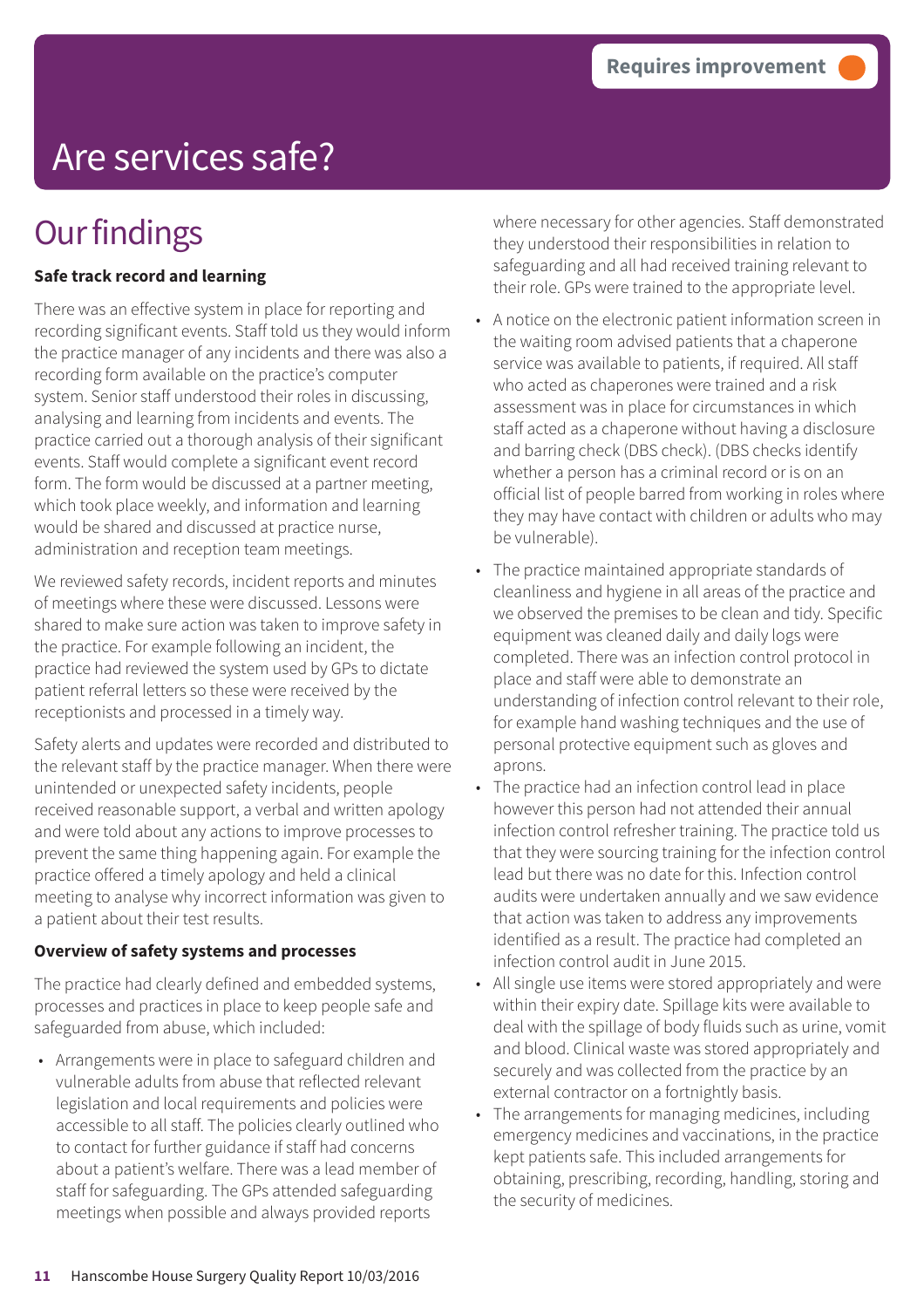# Are services safe?

- The practice had a prescription clerk in post to manage repeat medications. All requests for repeat medication would be checked and authorised by a GP. Prescriptions were securely stored and there were systems in place to monitor their use.
- We reviewed five personnel files and found that appropriate recruitment checks had been undertaken prior to employment. For example, proof of identification, references, qualifications, registration with the appropriate professional body and the appropriate checks through the Disclosure and Barring Service. However a member of the non-clinical practice team did not have a DBS check and a risk assessment of their role had not been completed.
- We saw evidence that the necessary checks had been completed for two locum GPs who were used at the practice.

#### **Monitoring risks to patients**

- We found the practice did not have an effective system in place to keep patients on certain higher risk medicines under review. For example, we found that some patients taking a certain type of medication for high blood pressure had not been offered the required checks in the preceding 13 months. Some patients receiving an anticoagulant medicine to reduce the risk of blood clots forming had not received a regular blood test called an international normalised ratio (INR) in the preceding 12 weeks. INR measures the time it takes for blood to clot.
- There were procedures in place for monitoring and managing risks to patient and staff safety. There was a health and safety policy available and the practice had up to date fire risk assessments and carried out regular fire drills. All electrical equipment was checked to ensure the equipment was safe to use and clinical equipment was checked to ensure it was working properly. An annual check of fire equipment had been carried out and an annual check of the oxygen tank was completed in July 2015. The practice had also

completed additional risk assessments to monitor safety of the premises such as the control of substances hazardous to health, infection control and legionella (Legionella is a term for a particular bacterium which can contaminate water systems in buildings).

- The practice had a tenancy agreement with the owner of the building and we saw evidence to confirm the practice was taking the necessary action to manage the maintenance of the practice.
- Arrangements were in place for planning and monitoring the number of staff and mix of staff needed to meet patients' needs. There was a rota system in place for all the staff teams and this ensured that there were enough staff on duty. Staff had received training to cover additional roles if required, for example two receptionists had been trained to cover the prescription clerk, and risk assessments had been completed to effectively manage staffing levels for a variety of roles at the practice.

#### **Arrangements to deal with emergencies and major incidents**

The practice had adequate arrangements in place to respond to emergencies and major incidents. There was an instant messaging system on the computers and a panic button in the reception and all the consultation and treatment rooms which alerted staff to any emergency. All staff received annual basic life support training and there were emergency medicines available in the treatment room. The practice had a defibrillator available on the premises and oxygen with adult and children's masks. There was also a first aid kit and accident book available. Emergency medicines were easily accessible to staff in a secure area of the practice and all staff knew of their location. All the medicines we checked were in date and fit for use.

The practice had a business continuity plan in place for major incidents such as power failure or building damage. The plan included emergency contact numbers for staff and copies of the plan were kept off the premises.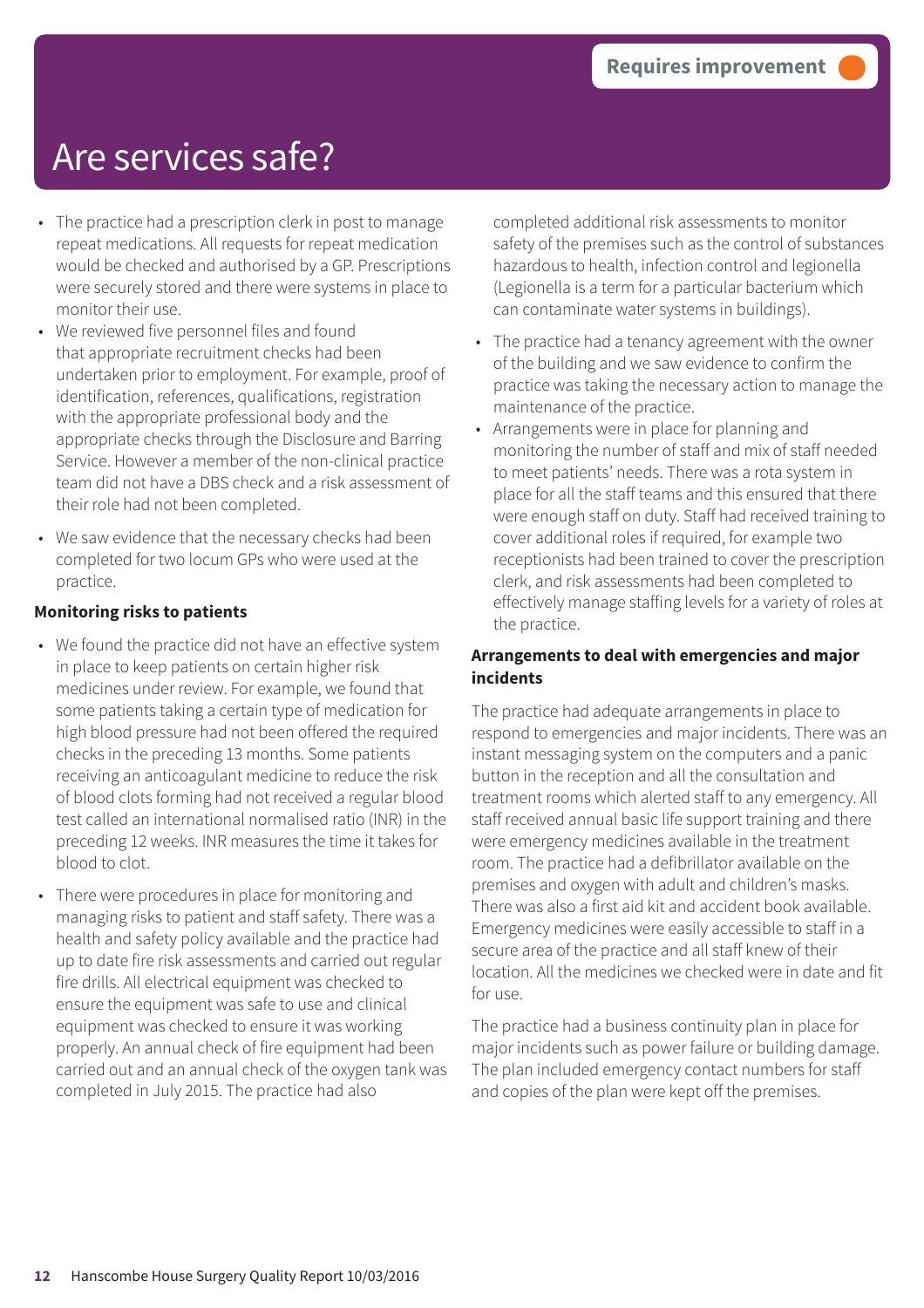# Are services effective?

(for example, treatment is effective)

# **Our findings**

### **Effective needs assessment**

The practice assessed needs and delivered care in line with relevant and current evidence based guidance and standards, including National Institute for Health and Care Excellence (NICE) best practice guidelines. The practice had systems in place to keep all clinical staff up to date. Staff also had access to guidelines from the British Thoracic Society (they produce guidelines related to respiratory medicine such as asthma care), The practice monitored that these guidelines were followed through risk assessments, audits and random sample checks of patient records.

The practice met with the CCG on a regular basis and accessed CCG guidelines for referrals and also analysed information regarding their practice population. For example, the practice would receive information from the CCG on accident and emergency attendance, emergency admissions to hospital, outpatient attendance and bowel and breast screening uptake.

#### **Management, monitoring and improving outcomes for people**

The practice used the information collected for the Quality Outcomes Framework (QOF) and performance against national screening programmes to monitor outcomes for patients. (QOF is a system intended to improve the quality of general practice and reward good practice). The most recent published results showed the practice achieved 97.7% of the total number of points available, with 7% exception reporting (exception reporting is to ensure that practices are not penalised where, for example, patients do not attend for review, or where a medication cannot be prescribed due to a contraindication or side-effect). This practice was not an outlier for any QOF (or other national) clinical targets. Data from 2014/2015 showed;

• Performance for diabetes related indicators was better than the CCG and national average. The practice had achieved 91% of the total number of points available, compared to 89% locally and 89% nationally.

- Performance for hypertension related indicators was better than the CCG and national average. The practice had achieved 100% of the total number of points available (with 2.9% exception reporting), compared to 98% locally and 98% nationally.
- Performance for mental health related indicators was better than the CCG and national average. The practice had achieved 100% of the total number of points available (with 8.2% exception reporting), compared to 96% locally and 93% nationally.
- Performance for dementia related indicators was better than the CCG and national average. The practice had achieved 100% of the total number of points available (with 6.1% exception reporting), compared to 95% locally and 95% nationally.

Clinical audits were carried out to demonstrate quality improvement and all relevant staff were involved in improving care and treatment and people's outcomes. There had been seven clinical audits completed in the last 12 months, three of these were completed audits where the improvements made were implemented and monitored. The practice participated in applicable local audits, national benchmarking, accreditation, peer review and research. Findings were used by the practice to improve services. For example, one of these audits looked at the prescribing of certain antibiotics to ensure there was consistency with local prescribing guidelines. This audit was repeated after 12 months and the results demonstrated an increase in the number of prescriptions issued which were in accordance with the local prescribing guidelines. The results from these audits also identified clear learning and action to improve patient outcomes. The practice completed an audit to reduce the presentation of advanced type two diabetes in patients who had a past medical history of gestational diabetes (diabetes that develops during pregnancy). This audit resulted in two patients being diagnosed with type two diabetes and a recall and appointment reminder system was set up for future screening.

#### **Effective staffing**

Staff had the skills, knowledge and experience to deliver effective care and treatment. The practice had an induction programme for newly appointed members of staff that covered such topics as safeguarding, basic life support, equality and diversity, fire safety, health and safety,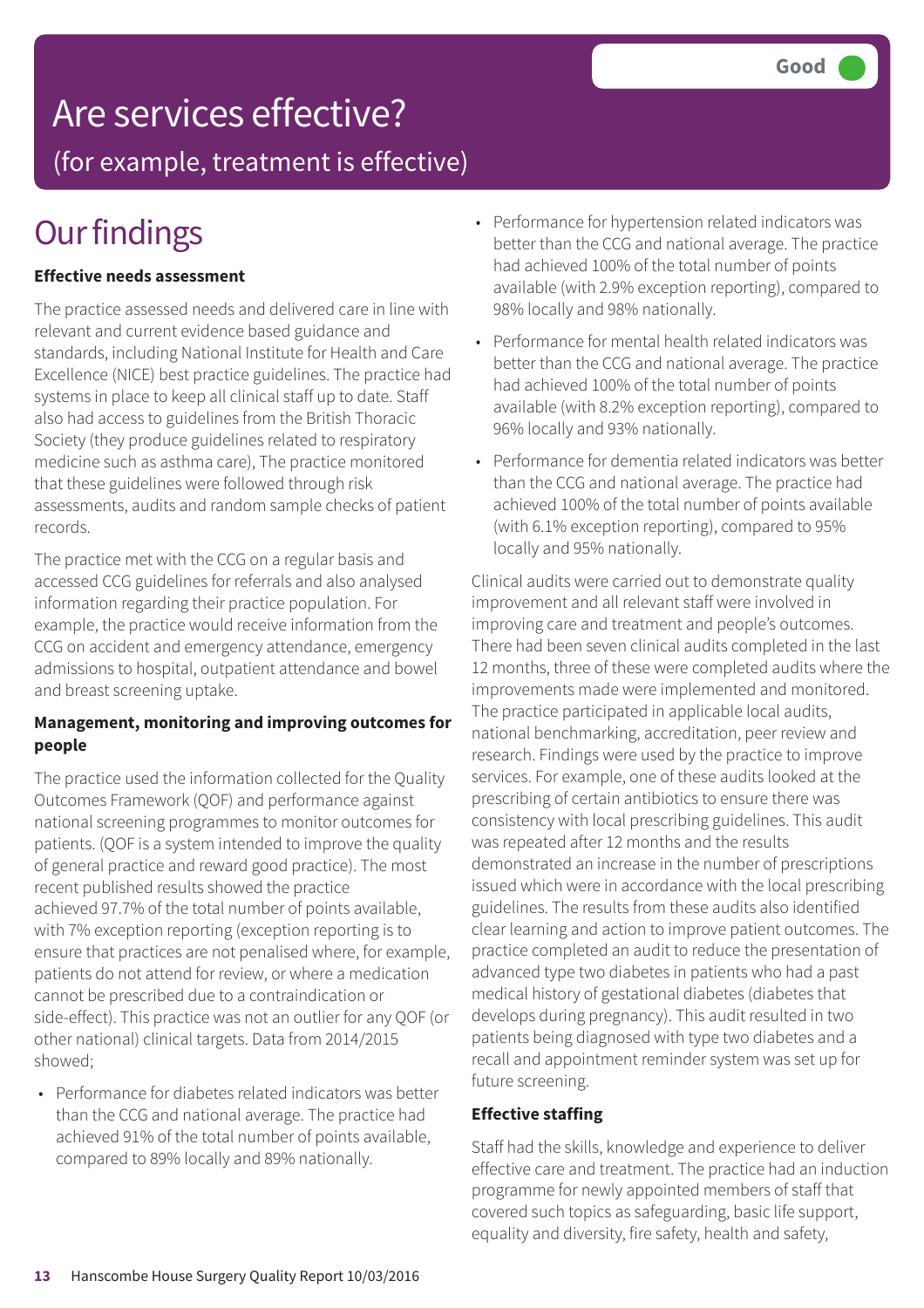## Are services effective? (for example, treatment is effective)

information governance and confidentiality. The practice could demonstrate how they ensured role-specific training and updating for relevant staff e.g. for those reviewing patients with long-term conditions, administering vaccinations and taking samples for the cervical screening programme. The learning needs of staff were identified through a system of appraisals, meetings and reviews of practice development needs. This included ongoing support during sessions, one-to-one meetings, coaching and mentoring, clinical supervision and facilitation and support for the revalidation of doctors. All staff had had an appraisal within the last 12 months.

The practice has pooled their training budget with 33 practices in the locality. Staff also attended training days organised by the local CCG. This provided staff with the opportunity to access a wide range of training courses to meet their learning needs and to cover the scope of their work. For example, staff had identified the need to access training in dealing with difficult situations and the practice was able to access and provide training on staff assertiveness.

### **Coordinating patient care and information sharing**

The information needed to plan and deliver care and treatment was available to relevant staff in a timely and accessible way through the practice's patient record system and their intranet system. This included care and risk assessments, care plans, medical records and investigation and test results. Information such as NHS patient information leaflets were also available.

The practice shared relevant information with other services in a timely way, for example when referring people to other services. There was a system in place to enable health visitors and the out of hours provider to share information with the practice. The practice made referrals to secondary care through the Choose and Book System (this is a national electronic referral service which gives patients a choice of place, date and time for their first outpatient appointment in a hospital).

The practice had systems in place to provide staff with the information they needed. An electronic patient record system was used by all staff to coordinate, document and manage patients' care. All staff were fully trained on the system. This software enabled scanned paper communications, such as those from hospital, to be saved in the system and attached to patient records.

Staff worked together and with other health and social care services to understand and meet the range and complexity of people's needs and to assess and plan ongoing care and treatment. This included when people moved between services, including when they were referred to, or after they were discharged from hospital. We saw evidence that multi-disciplinary team meetings took place on a monthly basis for vulnerable patients and on a six weekly basis for patients requiring palliative care. The practice had signed up to an enhanced service and had a comprehensive system in place to respond to unplanned admissions to hospital.

The practice had a GP lead for drug and alcohol dependency who worked closely with local drug and alcohol services and provided direct referrals into the service for patients.

### **Consent to care and treatment**

Staff sought patients' consent to care and treatment in line with legislation and guidance.

- Staff understood the relevant consent and decision-making requirements of legislation and guidance, including the Mental Capacity Act 2005.
- When providing care and treatment for children and young people, staff carried out assessments of capacity to consent in line with relevant guidance.
- Where a patient's mental capacity to consent to care or treatment was unclear the GP or practice nurse assessed the patient's capacity and, where appropriate, recorded the outcome of the assessment. We saw the practice's consent documentation for minor surgery which was signed and scanned into the patients records.
- The process for seeking consent was monitored through records to ensure it met the practice's responsibilities within legislation and followed relevant national guidance.

### **Health promotion and prevention**

The practice identified patients who may be in need of extra support.

• These included patients in the last 12 months of their lives, carers, those at risk of developing a long-term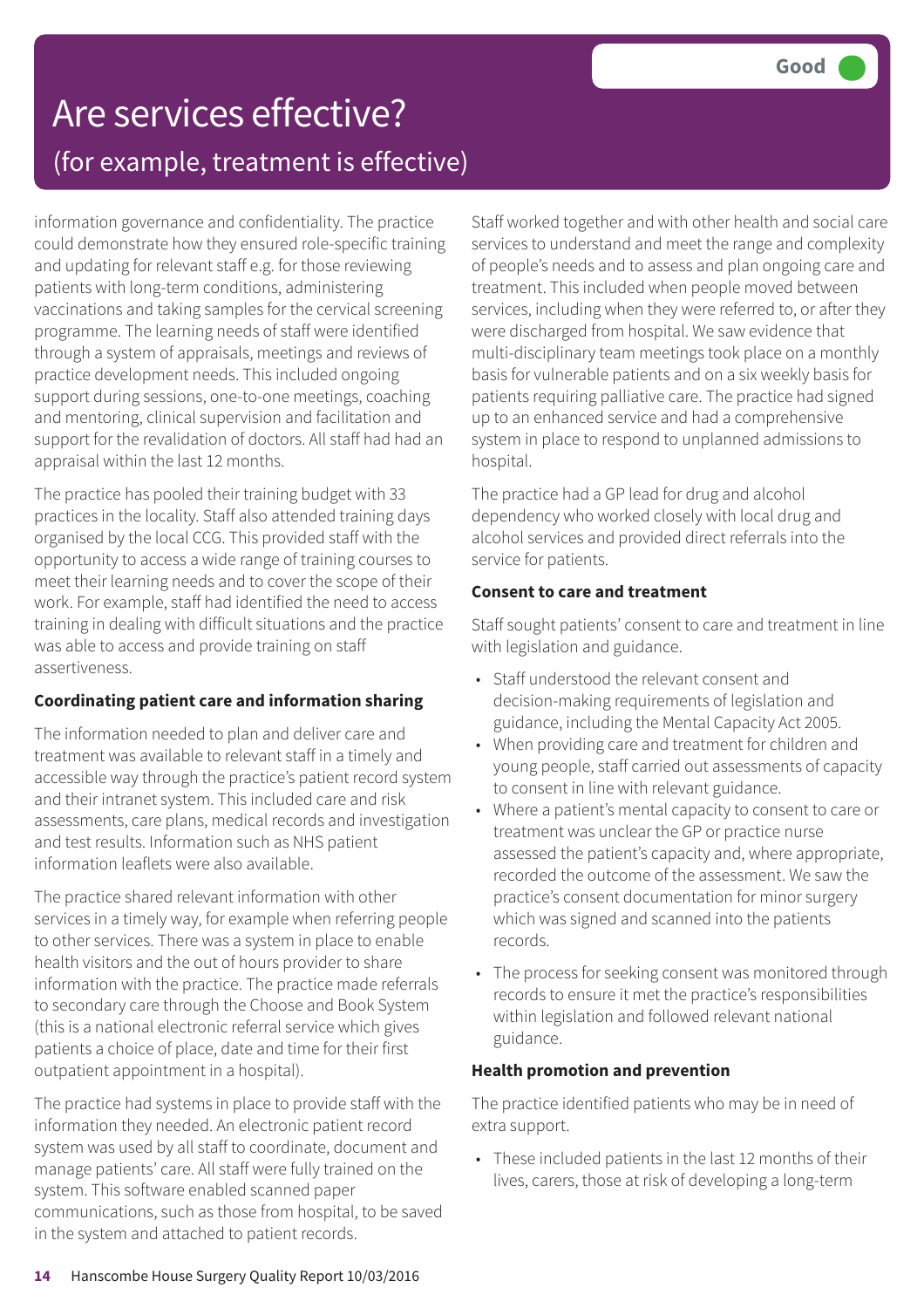# Are services effective?

### (for example, treatment is effective)

condition and those requiring advice on their diet, smoking and alcohol cessation and treatment for substance misuse. Patients were then signposted to the relevant service.

- All members of the nursing team were trained in offering smoking cessation advice to patients. Members of the nursing team were leads for patients with chronic obstructive pulmonary disease (COPD), asthma and diabetes.
- The Patient Participation Group (PPG) chairperson worked with the GP lead for diabetes to organise a community event to promote diabetes awareness and screening in the local community. This event provided a range of information and health checks from a multi disciplinary team of health professionals. This event was attended by approximately 150 people and led to a second community event being held in a neighbouring area. The practice has now established a monthly support group for their diabetic patients and the practice was planning similar events in the community to raise awareness of asthma and COPD.
- The practice held patient registers for patients requiring extra support and carried out care planning for patients with a learning disability, dementia and palliative care needs.

• The practice completed 32 out of 33 learning disability health checks between 2014 and 2015 (one person declined to have the check), and has offered 22 health checks during the current year.

The practice's uptake for the cervical screening programme was 85%, which was comparable to the CCG average of 83% and the national average of 82%. There was a policy to offer telephone reminders for patients who did not attend their cervical screening test. The practice also encouraged its patients to attend national screening programmes for bowel and breast cancer screening.

Childhood immunisation rates for the vaccinations given were comparable to CCG and national averages. For example, childhood immunisation rates for the vaccinations given to under two year olds ranged from 95% to 99% and five year olds from 93% to 98%. Flu vaccination rates for the over 65s were 76%, and at risk groups 52%. These were also comparable to CCG and national averages.

Patients had access to appropriate health assessments and checks. These included health checks for new patients and NHS health checks for people aged 40–74. The practice had completed 364 health checks for patients aged over 75 since October 2014, which was nearly 50% of this population group. Appropriate follow-ups on the outcomes of health assessments and checks were made, where abnormalities or risk factors were identified.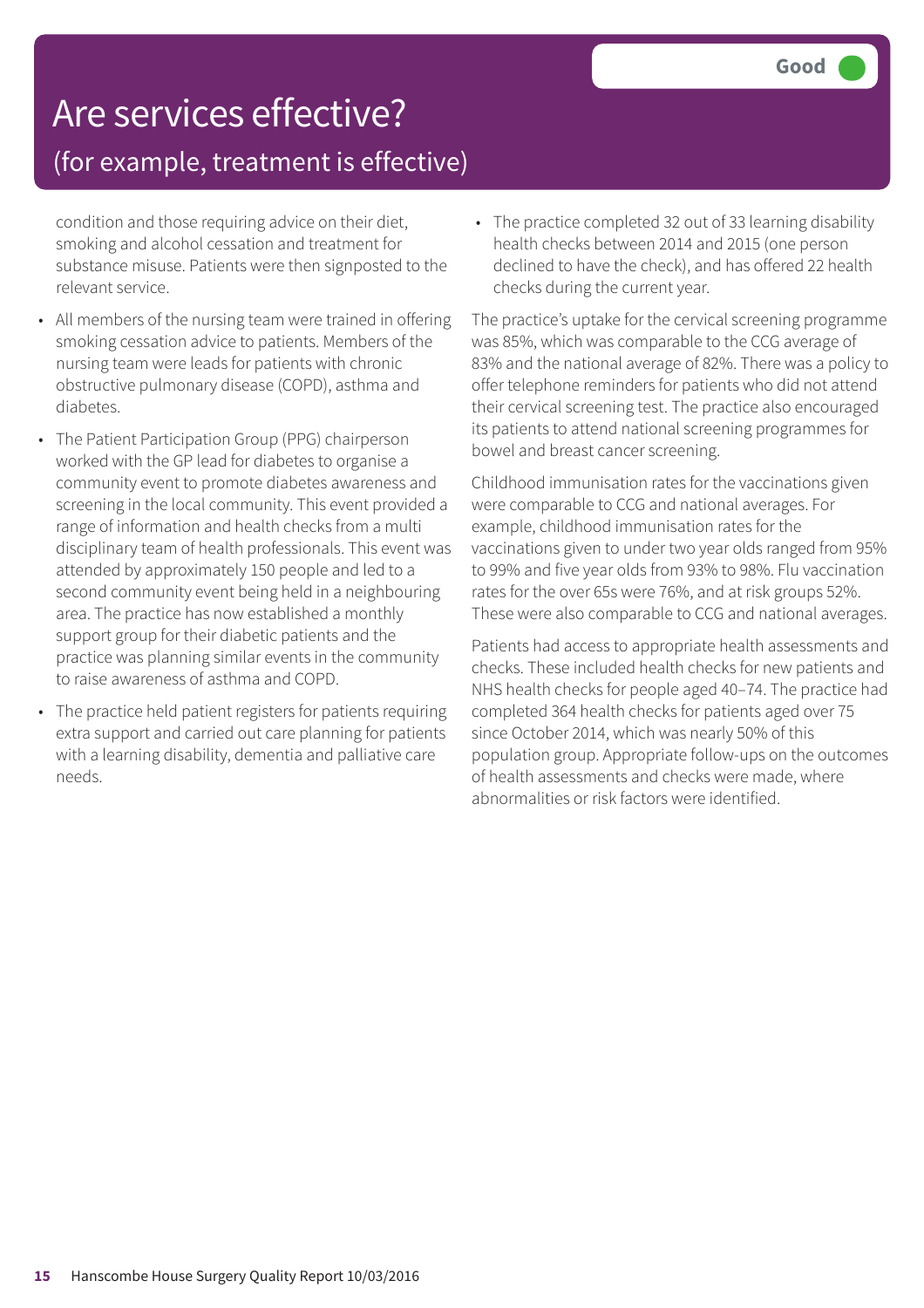# Are services caring?

## **Our findings**

#### **Respect, dignity, compassion and empathy**

We observed that members of staff were courteous and very helpful to patients and treated people with dignity and respect. Curtains were provided in consulting rooms to maintain patients' privacy and dignity during examinations, investigations and treatments. We noted that consultation and treatment room doors were closed during consultations and that conversations taking place in these rooms could not be overheard. Reception staff knew when patients wanted to discuss sensitive issues or appeared distressed they could offer them a private room to discuss their needs. The practice had an electronic patient check-in system in the waiting room which promoted patient confidentiality.

All of the 32 patient CQC comment cards we received were positive about the service experienced. Patients said they felt the practice offered an excellent service and staff were helpful, caring and treated them with dignity and respect.

We also spoke with three members of the patient participation group. They told us they were satisfied with the care provided by the practice and said their dignity and privacy was respected. Comment cards highlighted that staff responded compassionately and professionally when they needed help and provided support when required.

Results from the national GP patient survey published in July 2015 showed patients felt they were treated with compassion, dignity and respect. Overall, the practice was above average for its satisfaction scores on consultations with doctors and nurses. For example:

- 85% said the GP gave them enough time (CCG average 85%, national average 87%).
- 96% said they had confidence and trust in the last GP they saw (CCG average 95%, national average 95%).
- 89% said the last GP they spoke to was good at treating them with care and concern (CCG average 83%, national average 85%).
- 91% said the last nurse they spoke to was good at treating them with care and concern (CCG average 90%, national average 90%).
- 91% said they found the receptionists at the practice helpful (CCG average 83%, national average 87%).

The practice was slightly below the CCG and national average for one area. 85% said the GP was good at listening to them compared to the CCG average of 88% and national average of 89%.

#### **Care planning and involvement in decisions about care and treatment**

Patients told us that they felt involved in decision making about the care and treatment they received. They also told us they felt listened to and supported by staff and had sufficient time during consultations to make an informed decision about the choice of treatment available to them. Patient feedback on the comment cards we received was also positive and aligned with these views.

Results from the national GP patient survey results showed patients responded positively to questions about their involvement in planning and making decisions about their care and treatment. Results were in line with local and national averages. For example:

- 82% said the last GP they saw was good at explaining tests and treatments compared to the CCG average of 85% and national average of 86%.
- 86% said the last GP they saw was good at involving them in decisions about their care (CCG average 79%, national average 81%).

Staff told us that translation services were available for patients who did not have English as a first language. A sign language interpreter was also available by appointment.

#### **Patient and carer support to cope emotionally with care and treatment**

Notices in the patient waiting room told patients how to access a number of support groups and organisations.

The practice's computer system alerted GPs if a patient was also a carer. The practice had identified 124 of the practice list as carers. Two members of staff were identified as carers champions and took proactive steps to offer health checks to carers and provided information and advice about services and support.

Staff told us that if families had suffered bereavement, their usual GP contacted them and sent them a sympathy card. This call was either followed by a patient consultation at a flexible time and location to meet the family's needs and/or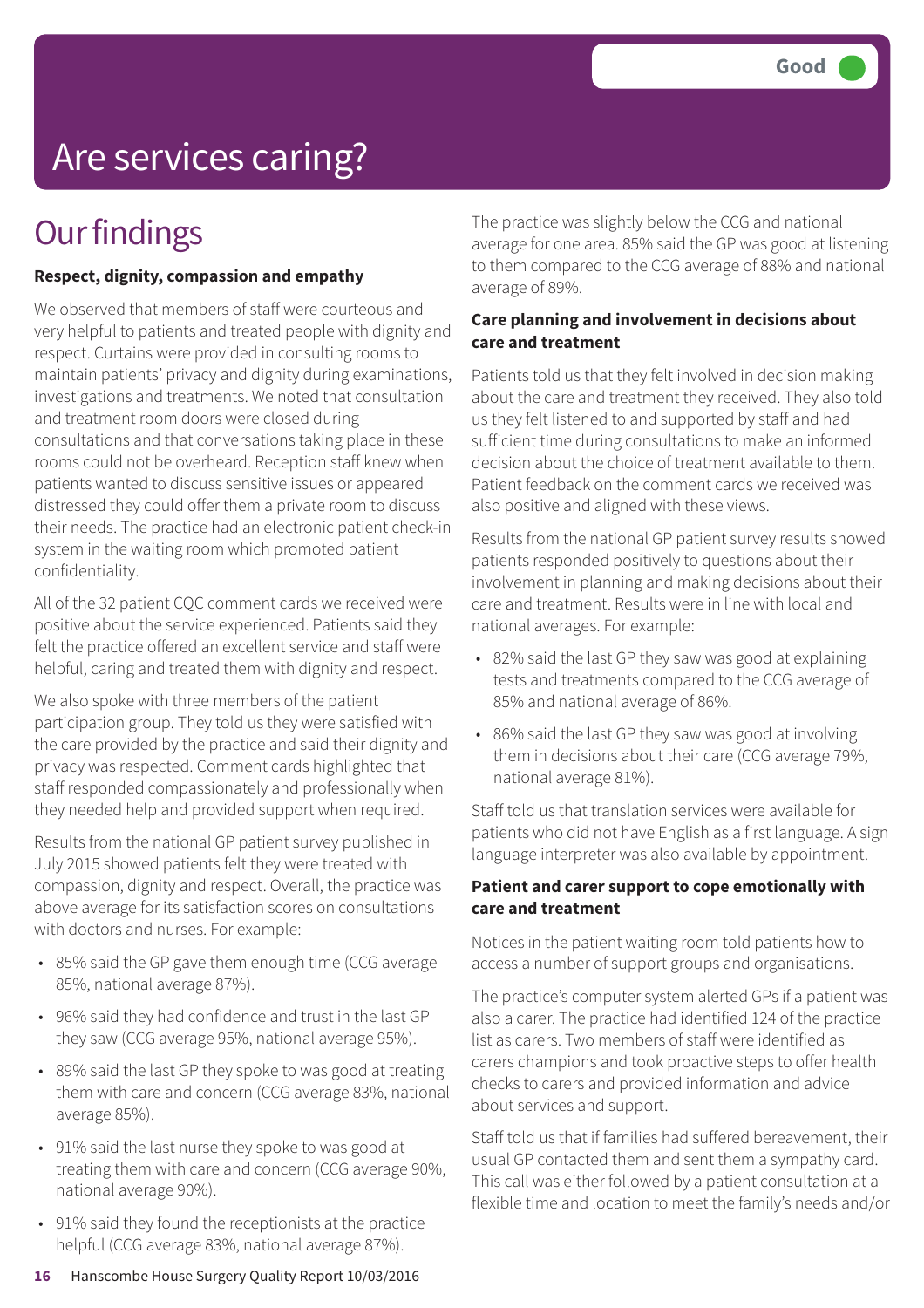# Are services caring?

by giving them advice on how to find a support service. The practice had information about support and services for people who have suffered bereavement, this included information on child bereavement and carer bereavement.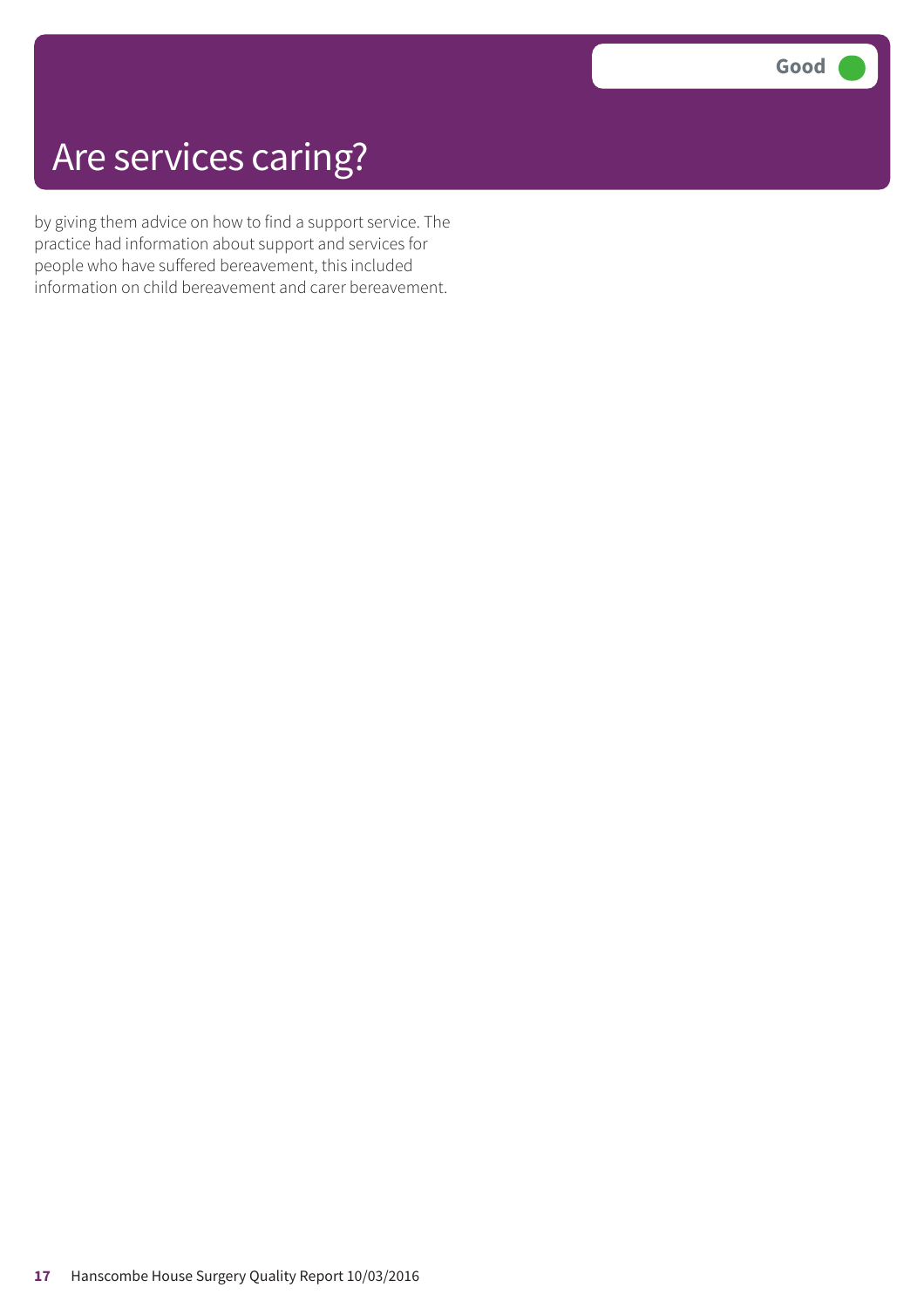# Are services responsive to people's needs? (for example, to feedback?)

# **Our findings**

### **Responding to and meeting people's needs**

The practice reviewed the needs of its local population and engaged with the NHS England Area Team and Clinical Commissioning Group (CCG) to secure improvements to services where these were identified. For example the practice participated in the CCG winter resilience scheme and offered more appointments. This service had given patients the opportunity to attend the practice for emergencies rather than travel to the local accident and emergency unit. The practice had recently agreed an improvement plan with the CCG to audit and monitor the number of hospital admissions for patients with heart failure.

The practice offered weekend appointments on two Saturdays each month between 8am to 11.30am for working patients who could not attend during normal opening hours. There were longer appointments available for people with a learning disability. Home visits were available for older patients/patients who would benefit from these and the practice was also able to offer home visits via the Acute In Hours Visiting Service. This is a team of doctors who work across East and North Hertfordshire to visit patients at home to provide appropriate treatment and help reduce attendance at hospital.

Same day appointments were available for children and those with serious medical conditions. There were disabled facilities, an electronic check-in system and translation services available. There was an electronic coding and alert system in place to identify patients with a visual impairment. The practice ran a monthly diabetes support group. The Hertfordshire Hearing Advisory Service delivered a monthly sessions at the practice. These sessions were offered to people from the local community to manage hearing aid related problems. Staff were aware of the need to recognise equality and diversity and acted accordingly.

The practice carried out weekly visits to a local care home and provided treatment for minor ailments. We spoke with a duty manager at the home who told us that they were very pleased with the service provided by the practice. They told us that all GPs that visited were familiar with the patients history, prescriptions were always managed on time and the practice was easy to contact.

### **Access to the service**

The practice was open between 8.30am and 6pm Monday to Friday. Appointments were from 8.30am to 11.30am every morning and from 2pm to 6pm daily. Weekend appointments were offered from 8am to 11.30am on two Saturdays each month. In addition to pre-bookable appointments that could be booked up to three weeks in advance, urgent appointments were also available on the same day for people that needed them. Telephone consultation was also available for those who needed urgent advice. The practice had listened to complaints made about the telephone triage service and changed the service so that patients would no longer have to wait for a call back and would be able to speak to a clinician at the time of telephoning the practice. The practice had arrangements in place to ensure patients were able to access the out of hours service when the practice was closed. Patients were able to book an appointment online, by telephone and at the reception desk. Patients were able to submit repeat prescription requests online or at the practice.

Results from the national GP patient survey results published in July 2015 showed that patients' satisfaction with how they could access care and treatment was better than local and national averages. People told us on the day that they were were able to get appointments when they needed them.

- 79% of patients were satisfied with the practice's opening hours compared to the CCG average of 70% and national average of 75%.
- 98% of patients said it was easy to telephone the out of hours service (CCG average 81%, national average 77%).
- 97% of patients said they could get through easily to the surgery by phone (CCG average 63%, national average 73%).
- 85% of patients described their experience of making an appointment as good (CCG average 65%, national average 73%).
- 67% of patients said they usually waited 15 minutes or less after their appointment time (CCG average 64%, national average 65%).

### **Listening and learning from concerns and complaints**

The practice had an effective system in place for handling complaints and concerns. Its complaints policy and procedures were in line with recognised guidance and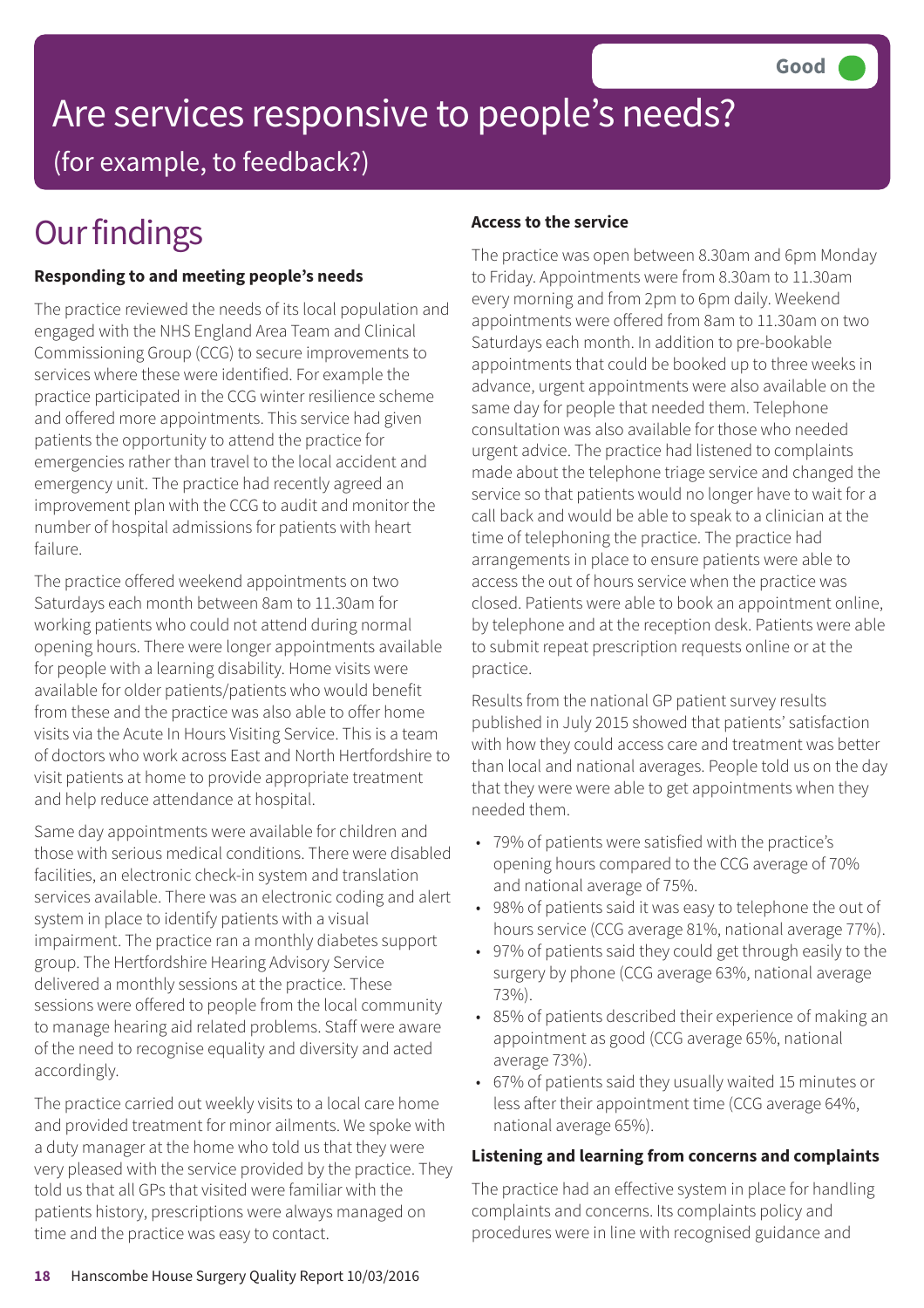## Are services responsive to people's needs? (for example, to feedback?)

contractual obligations for GPs in England. The senior GP was the responsible person who handled all complaints in the practice. We saw that information was available to help patients understand the complaints system. This information was available on the practice website, on the patient information screen in the waiting room and in a patient information folder located in the waiting room. Complaints were highlighted and discussed across the partner, administration and reception team meetings and learning was shared with all staff within the practice.

We looked at seven complaints received in the last 12 months and found all of these complaints had been recorded and handled appropriately. All complaints had been dealt with in a timely way and there was openness and transparency with dealing with complaints. Apologies were offered to patients when required. Lessons were learnt from concerns and complaints and action was taken to as a result to improve the quality of care. For example, we saw that the practice had investigated a complaint about a missed radiology referral to an acute hospital. As a result the practice had identified a flaw in their systems that had led to this. An apology was given to the patient and lessons were learnt and shared with staff in relation to communicating clearly with patients and completing all internal checks first when following up referrals.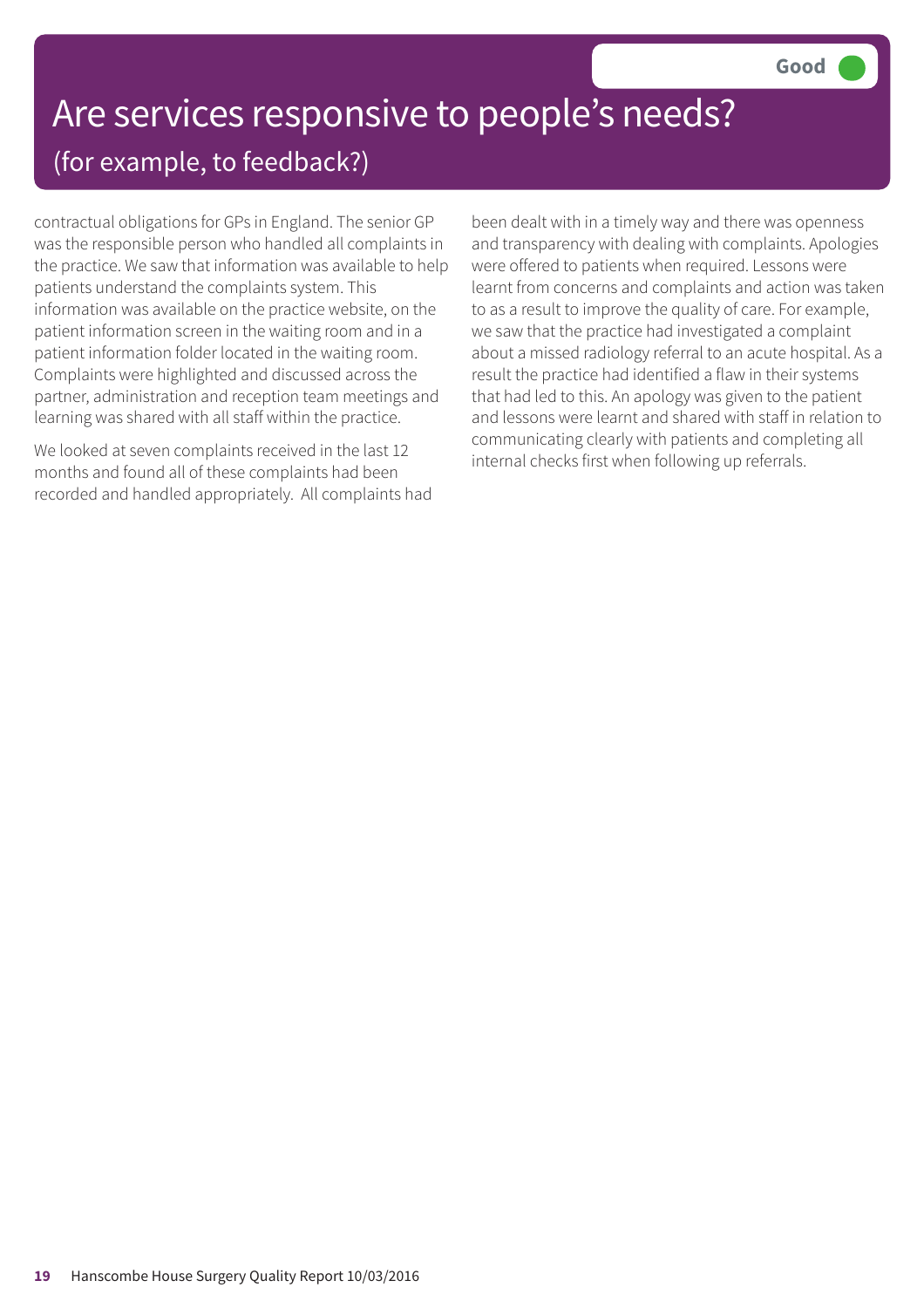## Are services well-led?

(for example, are they well-managed and do senior leaders listen, learn and take appropriate action)

# **Our findings**

### **Vision and strategy**

The practice had a vision to deliver high quality care and promote good outcomes for patients. The practice used the local CCG's mission statement and had this documented in their practice booklet, however not all staff were aware of the mission statement and the mission statement was not visible in any of the staff or patient areas.

#### **Governance arrangements**

The practice had an overarching governance framework which supported the delivery of good quality care. This outlined the structures and procedures in place and ensured:

- A clear staffing structure and that staff were aware of their own roles and responsibilities
- Practice specific policies were implemented and were available to all staff
- A comprehensive understanding of the performance of the practice
- A programme of continuous clinical and internal audit which is used to monitor quality and to make improvements
- Robust arrangements for identifying, recording and managing risks, issues and implementing mitigating actions.

#### **Leadership, openness and transparency**

The practice prioritised safe, high quality and compassionate care. The partners were visible in the practice and staff told us that they were approachable and always took the time to listen to all members of staff.

The provider was aware of and complied with the requirements of the Duty of Candour. The partners encouraged a culture of openness and honesty. The practice had systems in place for knowing about notifiable safety incidents.

When there were unexpected or unintended safety incidents:

• The practice gave affected people reasonable support and a verbal and written apology.

• They had a system in place to record and manage written correspondence in relation to safety incidents.

There was a clear leadership structure in place and staff felt supported by management. Staff told us that the practice held regular team meetings. Staff told us that there was an open culture within the practice and they had the opportunity to raise any issues at team meetings and confident in doing so and felt supported if they did. Staff said they felt respected, valued and supported, particularly by the partners in the practice. All staff were involved in discussions about how to run and develop the practice, and the partners encouraged all members of staff to identify opportunities to improve the service delivered by the practice.

### **Seeking and acting on feedback from patients, the public and staff**

The practice encouraged and valued feedback from patients, the public and staff. It proactively sought patients' feedback and engaged patients in the delivery of the service.

It had gathered feedback from patients through the patient participation group (PPG) and through surveys and complaints received. There was an active PPG which met on a regular basis and carried out patient surveys and submitted proposals for improvements to the practice management team. For example, the PPG had organised successful health awareness events within the local community, influenced the practice in renovating the patient waiting room, including the implementation of a patient information screen and newsletter. The PPG had also supported the practice in improving the practice website, increasing patient awareness about the impact of non-attendance to appointments, influenced changes to the appointment system and supported the practice in implementing an electronic prescribing service.

The practice listened to patient complaints about the telephone triage service and changed the service so that patients would no longer have to wait for a call back and would speak to a clinician at the time of telephoning the practice. The practice had also gathered feedback from staff through regular meetings, appraisals and discussions. Staff told us they would not hesitate to give feedback and discuss any concerns or issues with colleagues and management . For example, staff had recently highlighted concerns about their workload and daily tasks and these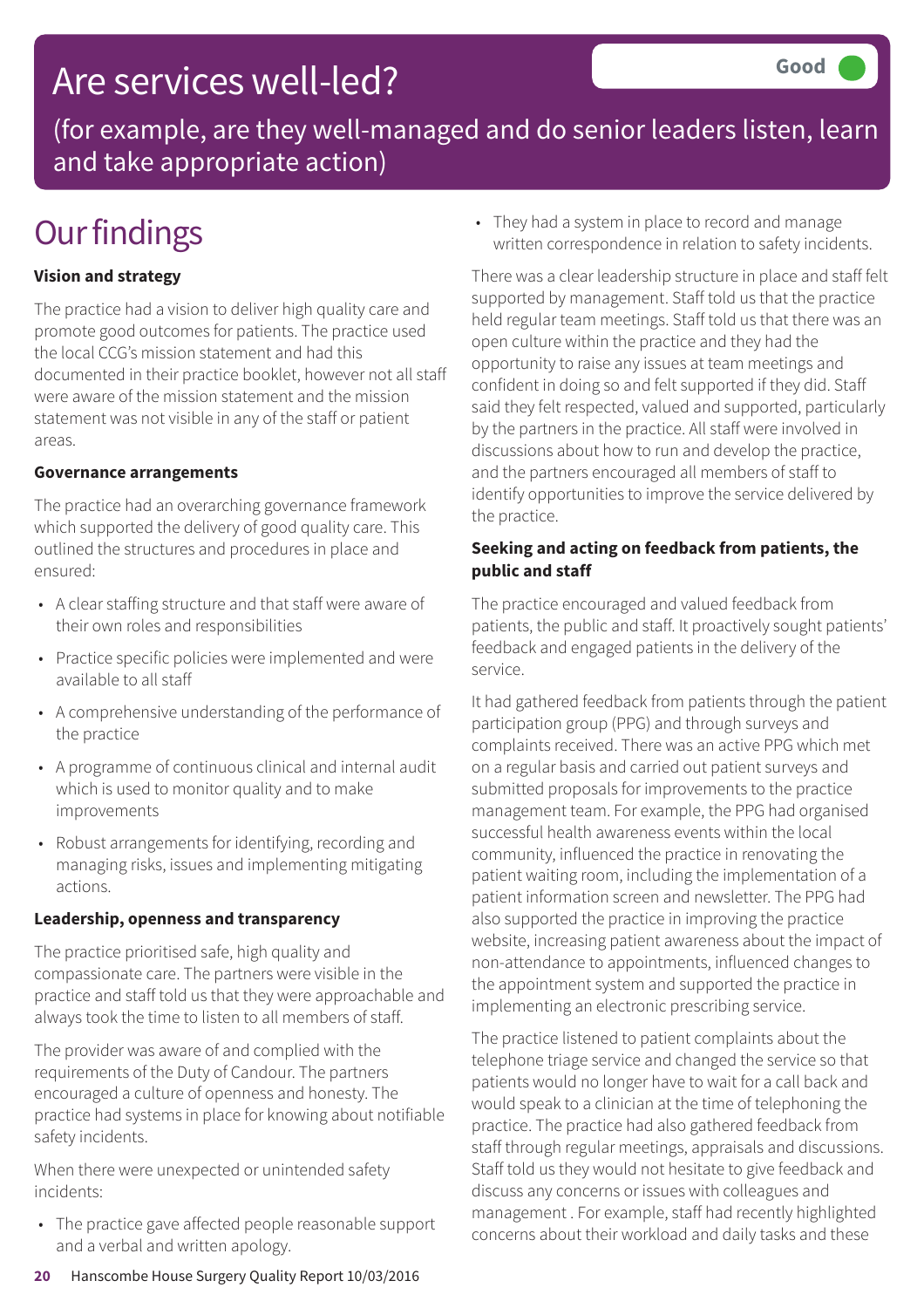## Are services well-led?

### (for example, are they well-managed and do senior leaders listen, learn and take appropriate action)

concerns were listened to and acted upon. Extra hours were given to some staff in order to spread the job tasks and senior staff had commenced a review of the staff skill mix and current workload in order to develop an action plan to manage these concerns. The practice had also started planning on recruiting an apprentice to better manage the existing workload. Staff told us they felt involved and engaged to improve how the practice was run.

#### **Continuous improvement**

There was a strong focus on continuous learning and improvement at all levels within the practice. The practice team was forward thinking and part of schemes to improve outcomes for patients in the area. The practice had signed up to the CCG winter resilience scheme and provided extra appointments, both in hours and out of hours. The practice regularly reviewed their Quality Outcomes Framework activity, met regularly with their CCG to identify trends and areas for improvement and participated in research as a member of the National Institute for Health Research. Research topics included weight loss, mens prostate testing and eating disorders.

The practice worked closely with other practices within its locality and had pooled its training budget with 33 local practices. The practice manager regularly met and shared information with practice managers within the locality.